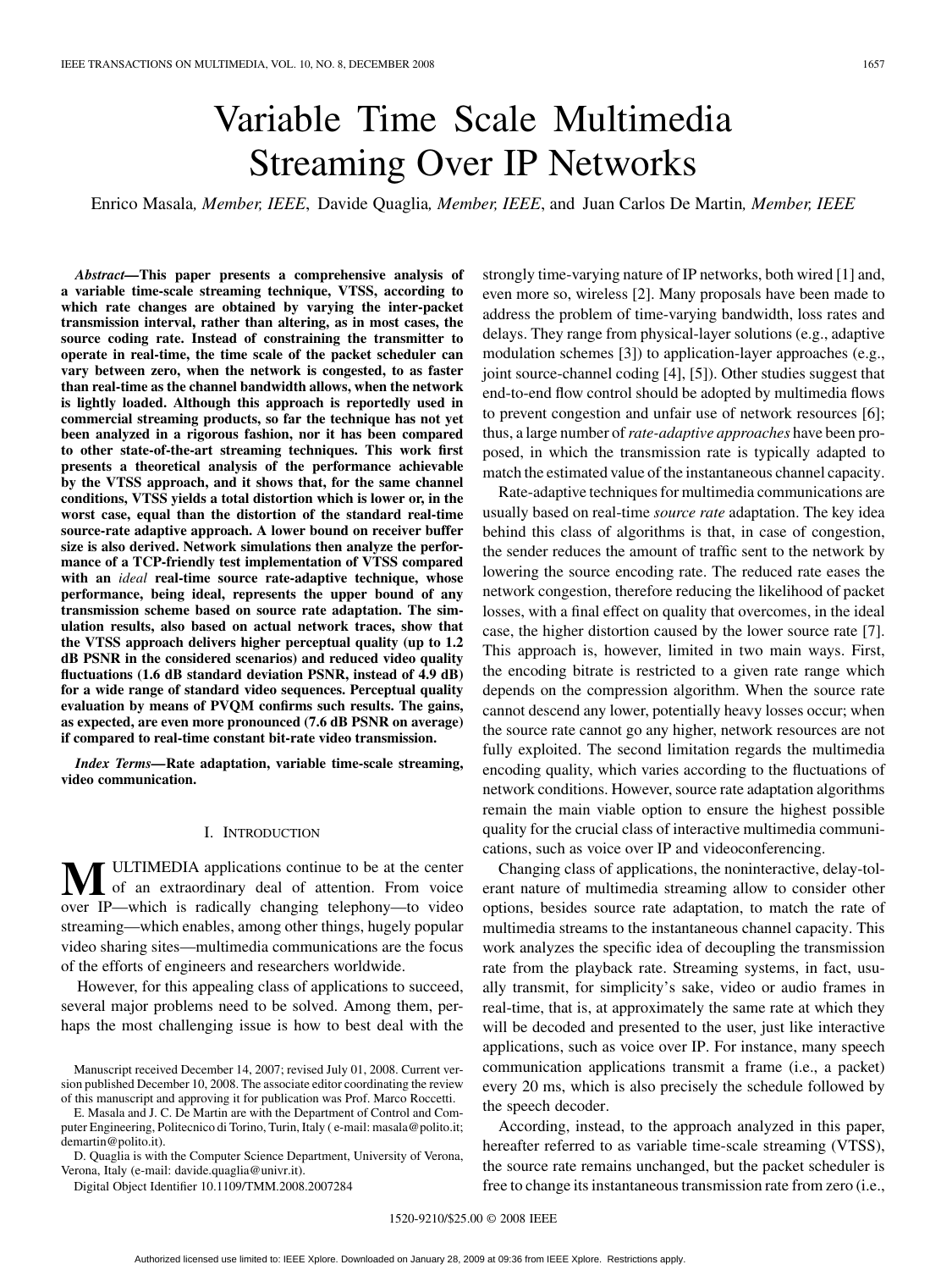the transmission pauses) when the channel capacity is low, to faster than real-time as the channel bandwidth allows. The decoder playback rate remains, of course, unchanged. VTSS is independent of the specific source coding algorithm and thus it can be applied to pre-compressed multimedia content; furthermore it is certainly conceivable to combine both approaches, i.e., VTSS and source coding rate adaptation, to achieve even greater flexibility and performance.

Several works (see [8] for a survey) propose to send frames ahead of schedule (with respect to their playback time), but not to maximize perceptual quality, rather to smooth a variable-bit-rate stream for transmission over a constant-bit-rate channel [9], e.g., to improve the statistical multiplexing gain [10]. Such smoothing approach is applied to streaming of both pre-compressed and live video [11], [12]. The rate adaptation protocol (RAP) is based, as VTSS, on the idea of varying the inter-packet gap to adjust transmission speed [13]; that work, however, mainly focuses on the end-to-end congestion control rather than on analyzing multimedia quality. In [14], a variable transmission rate technique that optimizes bandwidth usage by a streaming server, while controlling the buffer fullness of the clients, is studied; however, the case in which the transmission rate is zero is not considered, nor, more relevantly, the perceptual quality experienced by the end-users. Some industrial streaming solutions, such as the Windows Media and Real Networks systems, are also reported to vary the packet sending rate, particularly at the beginning of the transmission to fill the playout buffer; an analysis of their behavior is, however, not possible due to the confidentiality surrounding the algorithms used by such applications. Finally, according to Odlyzko, faster-than-realtime file transfers represents the most efficient way of delivering multimedia traffic [15].

This work studies the variable time-scale streaming approach, VTSS, first formulating the problem analytically, then providing results about the perceptual quality obtainable by both VTSS and other reference techniques. More specifically, a comparison has been made between VTSS and regular constant bit rate (CBR) transmission and between VTSS and an *ideal* implementation of the real-time source rate-adaptive approach, whose performance, being ideal, represents the upper bound of any transmission system based on source rate adaptation. The performance of the VTSS approach is experimentally assessed through a specific VTSS test implementation based on the same end-to-end control of transmission rate of the TCP protocol. Performance is studied by means of NS-2 network simulations, using H.264 test video sequences and objective measures of video quality. This paper substantially extends and completes the work presented in [16] with a theoretical analysis of the performance achievable by the VTSS approach and the receiver buffer size requirements. Moreover, the performance of the VTSS test implementation is assessed in realistic scenarios by means of actual network traces, and the impact of limiting the client buffer size is also investigated. A discussion of the state-of-the-art literature on this subject is also presented.

The paper is organized as follows. Section II reports on the literature in this field of research. Section III introduces the

video streaming scenario and presents the VTSS approach. Section IV shows that the VTSS approach can achieve a distortion which is lower or equal than the distortion achieved by the best source rate-adaptive technique, under the same network conditions and analyzes the receiver buffer requirements. The simulation setup is described in Section V. Simulation results comparing the VTSS approach with other reference techniques are reported and discussed in Section VI. Finally, conclusions are drawn in Section VII.

#### II. RELATED WORKS

Most of the early approaches to real-time multimedia communications mainly focused on reserving network resources on the basis of peak bandwidth requirements [17]. Network congestion was avoided by using preventive call admission control mechanisms based on such peak bandwidth requirements [18]. This approach, however, sacrifices statistical multiplexing gain.

Currently, the problem of providing good perceptual performance in multimedia communications is better described in terms of transmitting only the data that fit network capacity at any given time. Thus, adaptation mechanisms have been developed to consider both network conditions and the specific characteristics of multimedia data. Networking issues are usually addressed by monitoring specific network parameters (e.g., bandwidth, delay, jitter) and then estimating an optimal transmission rate on the basis of such parameters. Regarding multimedia data, source rate shaping techniques may be used to adapt the source coding rate to the available network capacity. Section II-A presents a survey of rate estimation algorithms, whereas Section II-B focuses on rate adaptation algorithms.

## *A. Rate Estimation Algorithms*

Rate estimation algorithms strive to determine the optimal transmission rate as a function of the capacity of the channel; channel capacity depends on concurrent traffic load and, in case of wireless links, also on physical conditions such as interference, path loss, and fading. Since channel capacity is not known in advance and it can rapidly change, its value should be estimated at the transmitter by means of feedback information from the network [7], [19] or the receiver.

Receiver-based feedbacks are the basis of the so-called end-to-end rate estimation algorithms which match the Internet's philosophy at concentrating complexity into the end nodes, keeping internal nodes as simple as possible. TCP can be considered the most important end-to-end rate-adaptive Internet protocol. Each source maintains a counter (named congestion window) indicating the number of bytes that can be transmitted; the size of the congestion window is changed according to experienced packet losses and round-trip time. The end-to-end congestion control of TCP has two purposes [20], i.e., *1)* recovery of packet losses and *2)* the fair allocation of available bandwidth among various sources. TCP's behavior is a reference for the design of multimedia transmission systems, since it is widely regarded as desirable that multimedia flows use resources fairly with respect to traditional TCP flows (TCP-friendliness) [21]–[23]. However, it is widely accepted that TCP is not suitable for transmitting real-time multimedia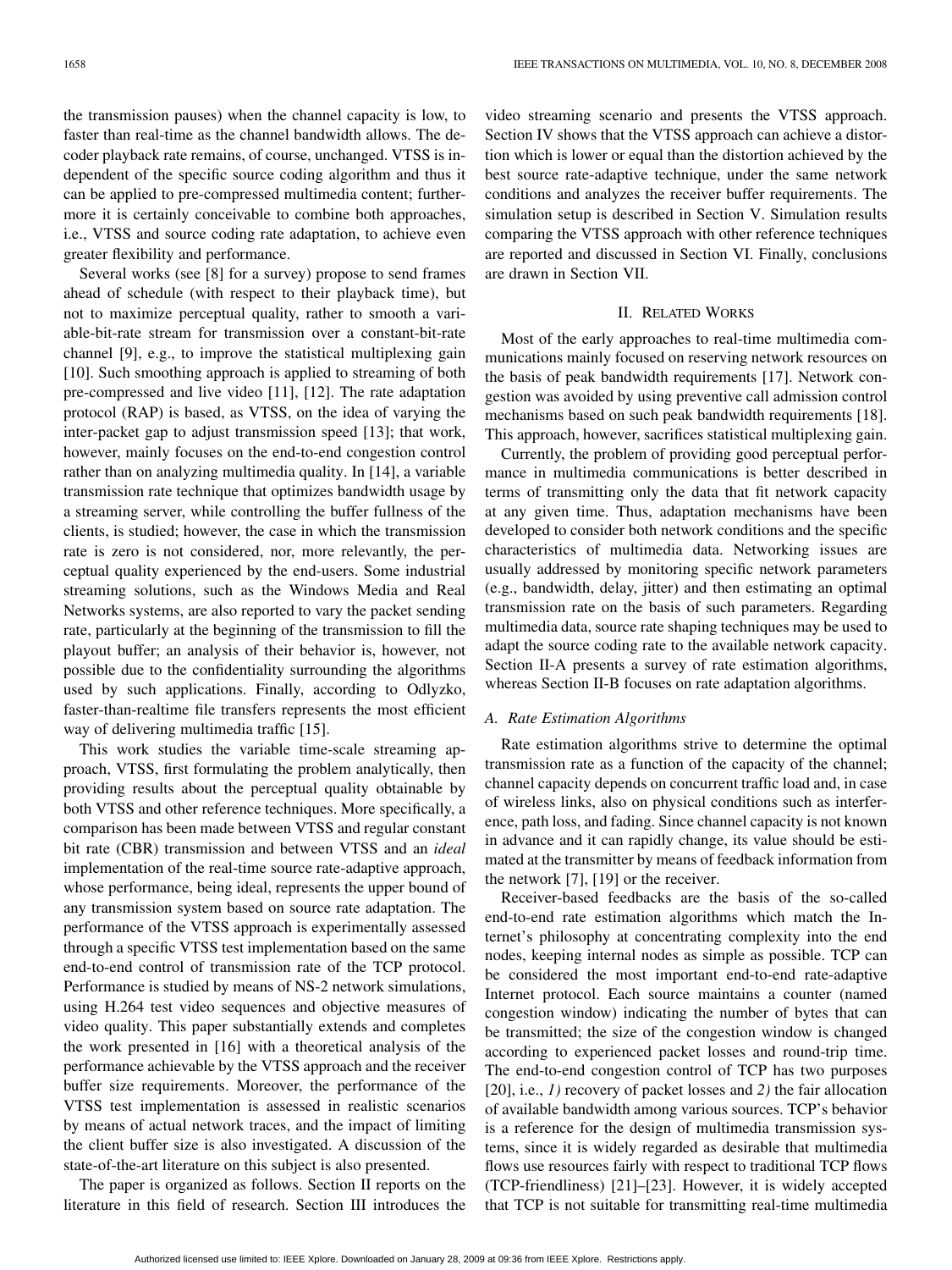[24], [25]. Therefore, several proposals that modify TCP for multimedia applications have been advanced in recent years.

In [26] and [27], TCP-like protocols without data retransmission are implemented; each application PDU is sent as an independent segment or a set of segments. Mukherjee and Brecht propose a TCP modification for continuous media, called Timelined TCP, in which a deadline is specified for each packet, to ensure timely delivery [28]. However, all cited works do not address either perceptual quality or playout buffer behavior.

The *additive increase multiplicative decrease* (AIMD) approach provides good TCP-friendliness since it is the basis of the TCP congestion control mechanism: transmission rate is increased by an additive value when the channel is good and it is decreased by a multiplicative factor in case of packet loss. Bolot and Turletti [29] describe a feedback control mechanism for the transmission of variable bitrate video in which the output rate of the coder is adjusted in response to periodic reports on packet losses at the receiver; source rate is halved if the median loss rate exceeds a given threshold, otherwise it is increased by a fixed fraction of its current value. Also Busse, Deffner, and Schulzrinne describe an end-to-end control system in which transmission rate is decreased by a multiplicative factor if the short-term loss average exceeds a given threshold, otherwise it is increased by an additive term [30]. Variants of the AIMD approach are also proposed to avoid drastic reductions in transmission rate, which are generally problematic for multimedia applications, while still maintaining a certain degree of TCP-friendliness [31], [32]. In [33] and [34], the delay is also monitored to foresee the beginning of congestion.

Model-based rate estimation algorithms use a model of TCP which gives the throughput of an ideal TCP sender as a function of packet loss rate and round trip time. If the output rate of the multimedia transmission follows this throughput profile then fairness and TCP-friendliness are achieved [35], [24], [36]–[39]. In [40] the loss-delay based adjustment algorithm (LDA) relies on the enhanced version of the end-to-end real-time transport protocol (RTP) to determine the bottleneck bandwidth of a connection; the bottleneck bandwidth is then used for dynamically determining the adaptation parameters.

Feedback information can be in the form of either periodic RTCP receiver reports [30], [40], [33], [34] or packet-level acknowledgments [13].

At the network standardization level, the Internet Engineering Task Force has recently standardized the Datagram Congestion Control Protocol to transport continuous media over the Internet [41]; the new protocol supports several of the end-to-end flow control algorithms cited above.

## *B. Source Rate Shaping Algorithms*

Rate-shaping algorithms adjust the transmission rate of the multimedia source to match the rate determined during the rate estimation process. Rate shaping algorithms strongly depend on the kind of source, i.e., speech, audio, or video, due to the fundamental differences among the respective compression techniques. Early works addressed adaptive transmission of speech [42], [33]. Video coding rate was first varied by adjusting the quantization stepsize [29], [7], [19], [34], [43], [44], [38]; it is well known, in fact, that the higher is the quantization stepsize, the lower are both output bitrate and quality [45]. Since the quantization stepsize is adjusted at the encoding time, this method can only be applied to the streaming of live video. A possible solution for pre-encoded video is to produce different versions of the same sequence at different bitrates [46], [34]. The resulting bitstreams, however, can be switched only at key frames, otherwise the prediction loop may break. To provide efficient switching points in the sequence, H.264 video coding standard has introduced a new type of picture, called switching predictive (SP), to provide efficient switching points in the sequence [47]. Also re-encoding with a different quantization stepsize can be performed to reduce the bitrate of pre-compressed streams, at the price, however, of a considerable increase in terms of CPU usage, encoding time and coding distortion [48].

In case of live streams or re-encoding, another way to reduce bit rate is by avoiding to encode some parts of the video as in case of macroblock skipping, that is, frame areas with low motion activity are not coded [29]. Other techniques in this context are low-pass filtering, color reduction, and change of coding format; for an overview, refer to, e.g., [48].

Another way to vary the source coding rate is to use layered-encoded video. The compressed input signal is organized in a set of layers arranged in a hierarchy that provides progressive refinements (from the points of view of spatial/temporal resolution or quality) [49]–[52]. Adaptation can be performed by dropping layers both at the transmitter side and in proxy caches [53], [38]. In case of multicast transmission each layer can be transmitted over a different multicast group and the rate is chosen by each receiver by subscribing to a different number of multicast groups [54]. When two or more independent transmission channels are available, the source signal can also be profitably encoded and transmitted using multiple description coding (MDC) techniques [55]–[57]. Unlike layered coding, in fact, for which the core layer must be received in all cases, in the case of MDC, missing descriptions do not impair the ability of the receiver to decode the other, correctly received descriptions. It is worth noting that the benefits of scalable coding (be that layered or MD) are paid in terms of reduced coding efficiency with respect to non-scalable multimedia encoding.

Rate shaping of pre-compressed streams can also be performed by dropping some portions of the compressed stream such as frames [29], [58], [48], [59]–[61] or high-frequency DCT coefficients [27]. However, in these cases, considerable distortion might enter the prediction loop.

## III. VARIABLE TIME SCALE STREAMING (VTSS)

The first step of the streaming process is to encode the source signal. In case of video, compression is performed on frames, that is, segments of input data, which we will call, for the sake of generality, *presentation units* (PU). All the data belonging to the same PU are played back at the same time during the decoding process. Thus each PU is associated with a unique presentation time. Each PU may be encapsulated in one or more *transmission units* (TU), i.e., one or more packets, that share the same presentation time. Each TU is then transmitted and buffered at the receiver where it will be reassembled into PU's,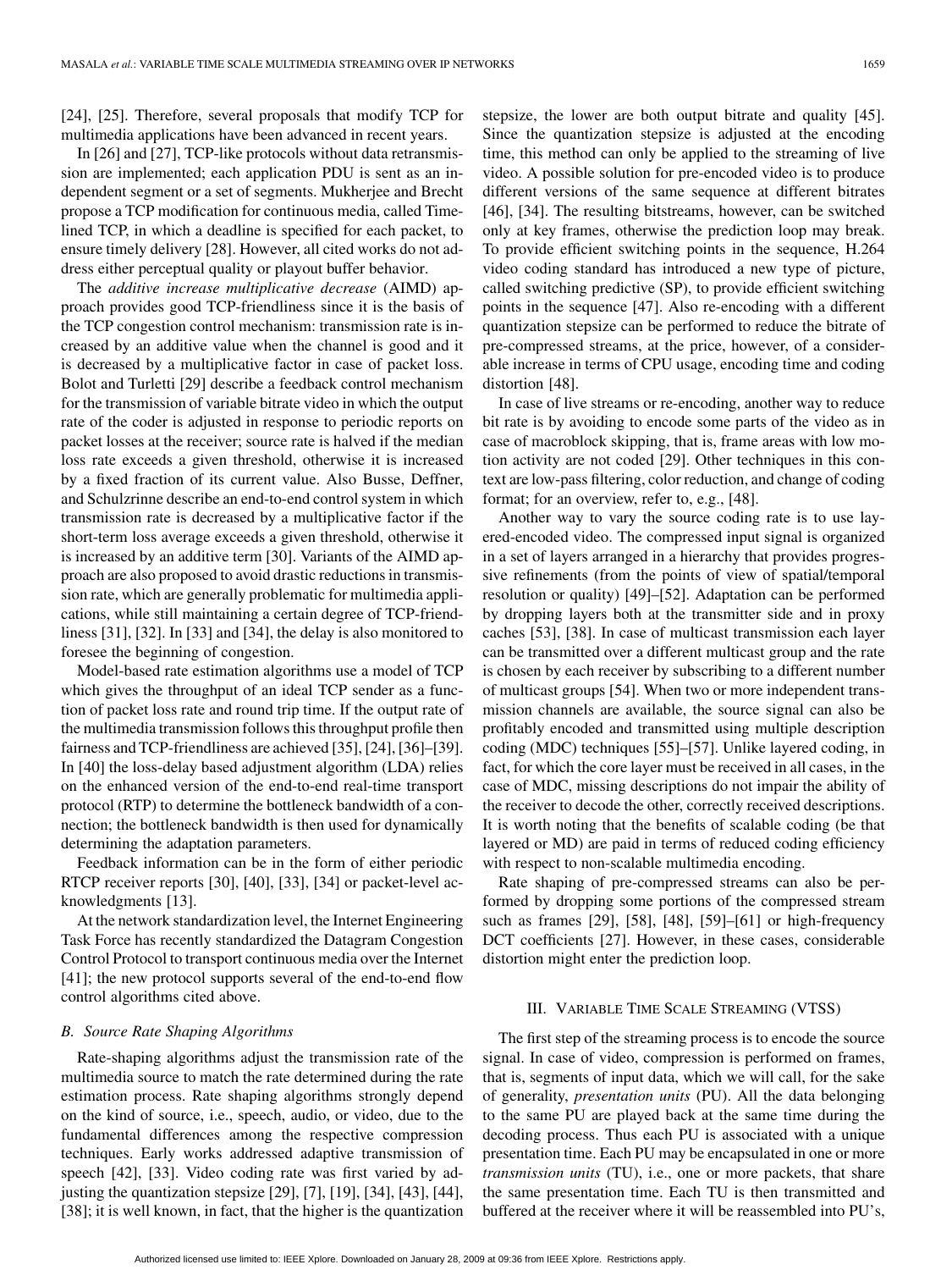decoded and presented to the user. All the TU's that constitute a PU must be received before the PU's presentation time.

Let  $t_{i,j}$  be the time instant at which the j-th TU of the *i*-th PU is sent, and let  $\tau_i$  be the presentation time of the *i*-th PU. Let  $\delta_{i,j}$  and  $s_{i,j}$  be the transmission delay and the TU size, respectively. To allow error-free decoding at the receiver, the following straightforward timing condition must hold for each TU:

$$
t_{i,j} + \delta_{i,j} \le \tau_i. \tag{1}
$$

If the instantaneous available channel capacity along the path between the source and the destination is indicated by  $C(t)$ , each TU can be successfully transmitted only if

$$
s_{i,j} \le \int_{t_{i,j}}^{t'_{i,j}} C(u) \mathrm{d}u \tag{2}
$$

where  $t'_{i,j} = t_{i,j+1}$  or  $t'_{i,j} = t_{i+1,1}$  depending on the number of TUs in the  $i$ -th PU.

A scheduling strategy determines the transmission instants  $t_{i,j}$ . A simple choice is to uniformly distribute the TU's between the PU's creation instants. A different approach consists in sending all the TUs of a certain PU consecutively right after the PU creation. In the first case, the rate offered to the network is more uniform, whereas in the latter case the probability to receive the TU's in time is higher, at the price of a spiky rate profile.

The encoding and packetization strategy determines TU's number and sizes, the latter indicated by the numbers  $s_{i,j}$ . The  $s_{i,j}$  values are generally determined at encoding time, but can also be adjusted at later times, as explained in Section II-B.

Regardless of the encoding strategy, PU's are generally transmitted on the network at approximately the same rate at which they will be decoded and presented to the user. For instance, a video streaming application offering 20-frame-per-second video, will transmit with the same scheduling, i.e., packets corresponding to 20 frames per second. We refer to this approach as *real-time transmission*. Assuming that the first TU of each PU is transmitted at the beginning of each PU time frame, real-time transmission is described by the following timing condition:

$$
t_{i+1,1} - t_{i,1} = \tau_{i+1} - \tau_i.
$$
 (3)

The VTSS approach, instead, is based on the concept of varying the transmission rate of the TU's, i.e., the  $t_{i,j}$  instants, according to the instantaneous network conditions. Hence, the TU's transmission rate may range from zero (i.e., the transmission pauses) to as high as the available channel capacity allows, in which case the equality holds in (2).

Consequently, PU's may be *locally* more closely set in time, or more apart from each other, than in the real-time case. Fig. 1 shows examples of TU transmission schedules for both realtime and VTSS streaming. Fig. 1(a) represents TU transmission times in the case of standard real-time streaming: TU's may be distributed as desired along their PU time frame, but the PU's timing is constant. Fig. 1(b) and (c) show VTSS transmission examples, where the PU's instants are not uniformly distributed. Fig. 1(b) depicts a VTSS transmission that ends earlier than realtime, whereas in Fig. 1(c) the VTSS transmission happens to



Fig. 1. Examples of TU's transmission schedule for (a) standard real-time streaming (PUs uniformly spaced in time), (b) VTSS with faster than real-time transmission, and (c) VTSS with overall real-time behavior [the transmission ends at the same time as (a)].

end, as it may, at the same time as a real-time transmission, but during the first part of the stream PU's were sent faster than real-time, whereas the second part registers a strong slow-down around PU 6.

We introduce the *instantaneous time-scale coefficient*  $\rho_i$ , defined as follows:

$$
\rho_i = \frac{\tau_{i+1} - \tau_i}{t_{i+1,1} - t_{i,1}}.\tag{4}
$$

When condition (3) holds, then the transmission is carried out in *real-time*, and  $\rho_i = 1$ . If  $\rho_i > 1$ , the transmitter is sending packets at a rate higher than the receiver's consumption rate, i.e., the transmission is happening faster than real-time. If  $\rho_i < 1$ , the receiver is consuming data faster than they are sent, down to the case of  $\rho_i \rightarrow 0$  when no data are sent and playback continues until the receiver buffer is empty.

Fig. 2 shows the block diagram of a video streaming system using the VTSS approach. In the remainder of this paper, for simplicity's sake, the terms "TU" and "packet" will be used interchangeably, as well as "PU" and "frame". With the VTSS approach the pacing of the packets is determined by the packet scheduler to achieve the time-scale coefficient  $\rho_i$  chosen by a time-scale selection algorithm on the basis of channel state information. At the receiver, data packets are retained into the playout buffer until they are decoded and presented to the user. The channel monitor determines the instantaneous channel state using one of the methods presented in Section II-A. The status information is sent back to the time-scale selection algorithm which modifies the time-scale coefficient according to the estimated instantaneous channel capacity.

The playout buffer should handle the potentially large rate variations that characterize the VTSS technique. The maximum allowed rate variation is, in fact, determined by the size of the playout buffer. Therefore, an important aspect of the VTSS design is to choose the time-scale coefficient according to the instantaneous conditions of the receiver-side playout buffer. If the time-scale coefficient has been less than one for a long time, the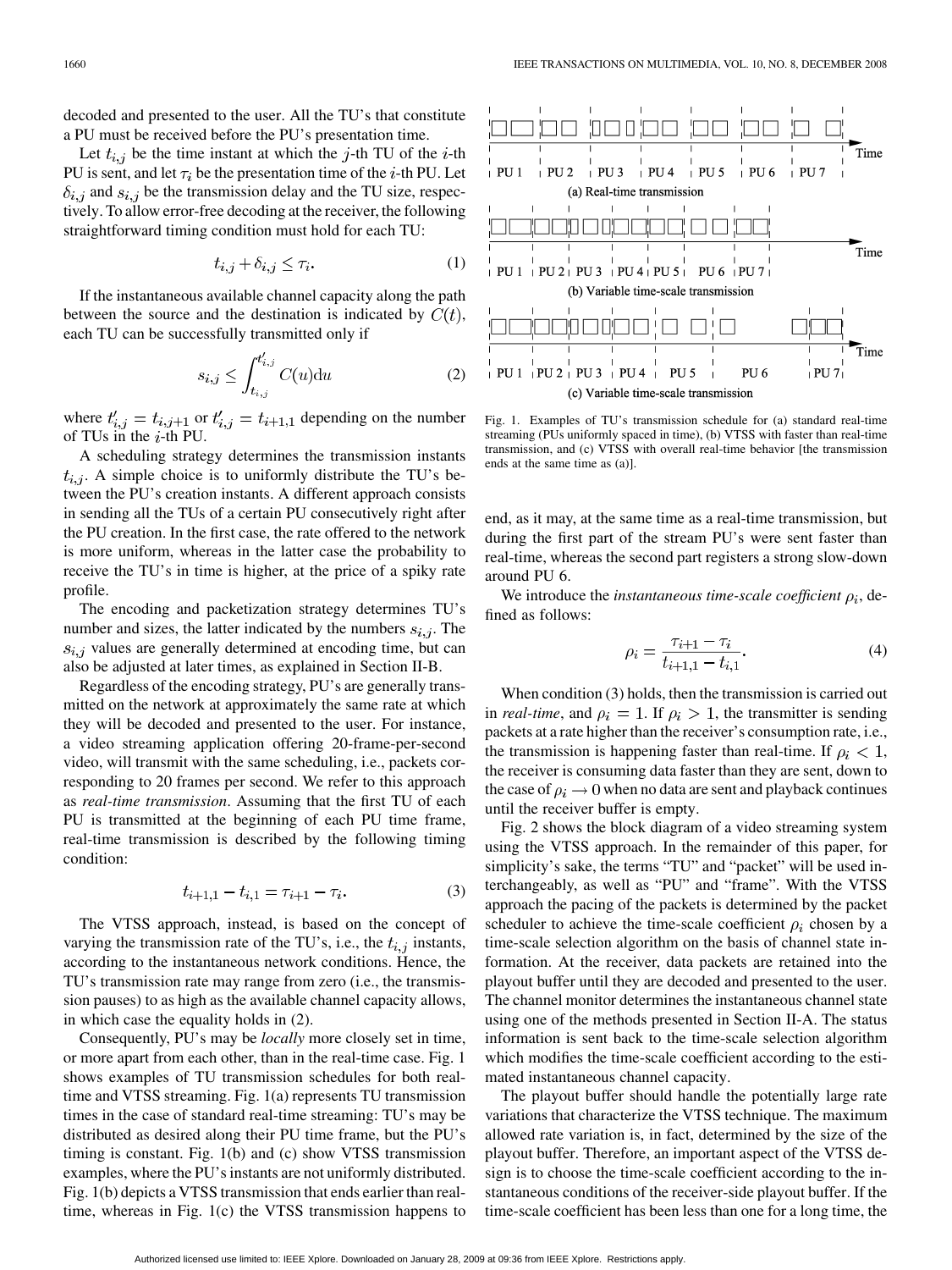

Fig. 2. Block diagram of a VTSS video transmission system.

playout buffer may soon empty, causing a potentially disrupting playback gap. To deal with this case, however, the VTSS transmission strategy could be coupled with a standard source rate adaptation mechanism so that the amount of transmitted data is reduced when the playout buffer is nearly empty and channel bandwidth is scarce.

The VTSS approach can be applied to any multimedia coding standard and may be used in conjunction with any kind of source coder. Source coding can be performed as desired, e.g., at constant playback quality, as is the case of most entertainment-quality applications. In real-time source rate adaptive approaches, instead, the source rate is dictated by the instantaneous channel quality. Therefore, it may happen that, in certain time intervals, the video signal requires a high encoding bit rate to ensure good video quality, but the available bandwidth is low: in those cases, the users experience poor video quality. If channel bandwidth is abundant, instead, and the video signal characteristics allow good encoding quality even at relatively low bit rates, channel capacity cannot be efficiently exploited by the real-time source rate adaptive approach since it is useless to increase the source encoding rate over a given threshold due to saturation effects.

Finally, differently from the real-time source rate adaptive approaches, the VTSS approach can even suspend the transmission if network is heavily congested, whereas real-time source rate adaptive techniques are restricted to minimum rates which depend on the specific compression algorithm. Therefore, the source rate cannot be reduced under a certain threshold, which may however be still too high, thereby causing heavy losses and prolonged network congestion.

A VTSS system may, therefore, easily implement the desired trade-offs between several factors, including peak network occupancy, receiver-side buffer size, maximum tolerable playout delay, and TCP-friendliness. Moreover, compared to real-time source rate adaptive approaches, it also avoids fluctuations of multimedia encoding quality in case of varying network conditions.

#### IV. VTSS PERFORMANCE ANALYSIS

Let us assume that the available channel bandwidth as a function of time,  $C(t)$ , is known. We will demonstrate that a video sequence transmitted with the VTSS technique can achieve a distortion which is lower or, at worst, equal to the distortion achieved by the best source rate-adaptive technique, under the same network conditions and under the assumption for simplicity's sake that no packet losses occur.

In the following, we use  $s_i$  to indicate the size of the *i*-th frame. For simplicity's sake, we assume that the transmission starts at time zero. The encoding optimization problem for the real-time source rate adaptive approach can be stated as follows:

$$
\min_{\{s_i\}} D = \sum_{i=0}^{N-1} d_i(s_i)
$$
\n
$$
\text{s. t. : } s_i \le \int_{iT}^{(i+1)T} C(t) \, \text{d}t, \quad \forall i \in \{0, 1, \dots, N-1\} \tag{5}
$$

where  $d_i(s_i)$  is the encoding distortion for the *i*-th frame (for simplicity's sake, a function of the frame size  $s_i$  only), N is the number of frames in the sequence and  $T$  is the inverse of the frame rate. The constraints ensure that the channel bandwidth is sufficient to transmit each frame  $i$ . Using the same notation, the VTSS approach may be formulated as

$$
\min_{\{s_i\}} D = \sum_{i=0}^{N-1} d_i(s_i)
$$
\n
$$
\text{s. t.} : \sum_{i=0}^{k} s_i \le \int_0^{(k+1)T} C(t) \, \text{d}t, \ \forall k \in \{0, 1, \dots, N-1\}. \text{ (6)}
$$

Except for  $k = 0$ , the constraints in (6) do not directly impose a maximum size for a single frame. However, at time instants which are multiples of  $T$ , all past frames must have been transmitted, hence their cumulative size is limited.

To clarify the implications of the constraints in (6) on the transmission in terms of the instantaneous time-scale coefficient  $\rho_i$  defined in (4), we express such constraints as a function of  $\rho_i$ . First, note that

$$
t_{i+1,1} - t_{i,1} = \frac{\tau_{i+1} - \tau_i}{\rho_i} = \frac{T}{\rho_i}.
$$
 (7)

Then,  $t_{i,1}$  and  $t_{i+1,1}$  are chosen such that

$$
s_i = \int_{t_{i,1}}^{t_{i+1,1}} C(t) dt
$$
 (8)

to completely use channel bandwidth. Therefore, by using (7)

$$
\sum_{i=0}^{k} s_i = \sum_{i=0}^{k} \int_{t_{i,1}}^{t_{i+1,1}} C(t) dt = \int_{t_{0,1}}^{t_{0,1} + \sum_{i=0}^{k} T/\rho_i} C(t) dt \quad (9)
$$

since integration intervals are adjacent. Assuming that the transmission starts at time zero, i.e.,  $t_{0,1} = 0$ , the constraints in (6) can be expressed as

$$
\int_0^{\sum_{i=0}^k T/\rho_i} C(t) dt \le \int_0^{(k+1)T} C(t) dt, \ \forall k \in \{0, 1, \dots, N-1\}
$$
\n(10)

since  $C(t)$  is a non-negative function. Therefore:

$$
\sum_{i=0}^{k} \frac{T}{\rho_i} \le (k+1)T, \quad \forall k \in \{0, 1, \dots, N-1\}.
$$
 (11)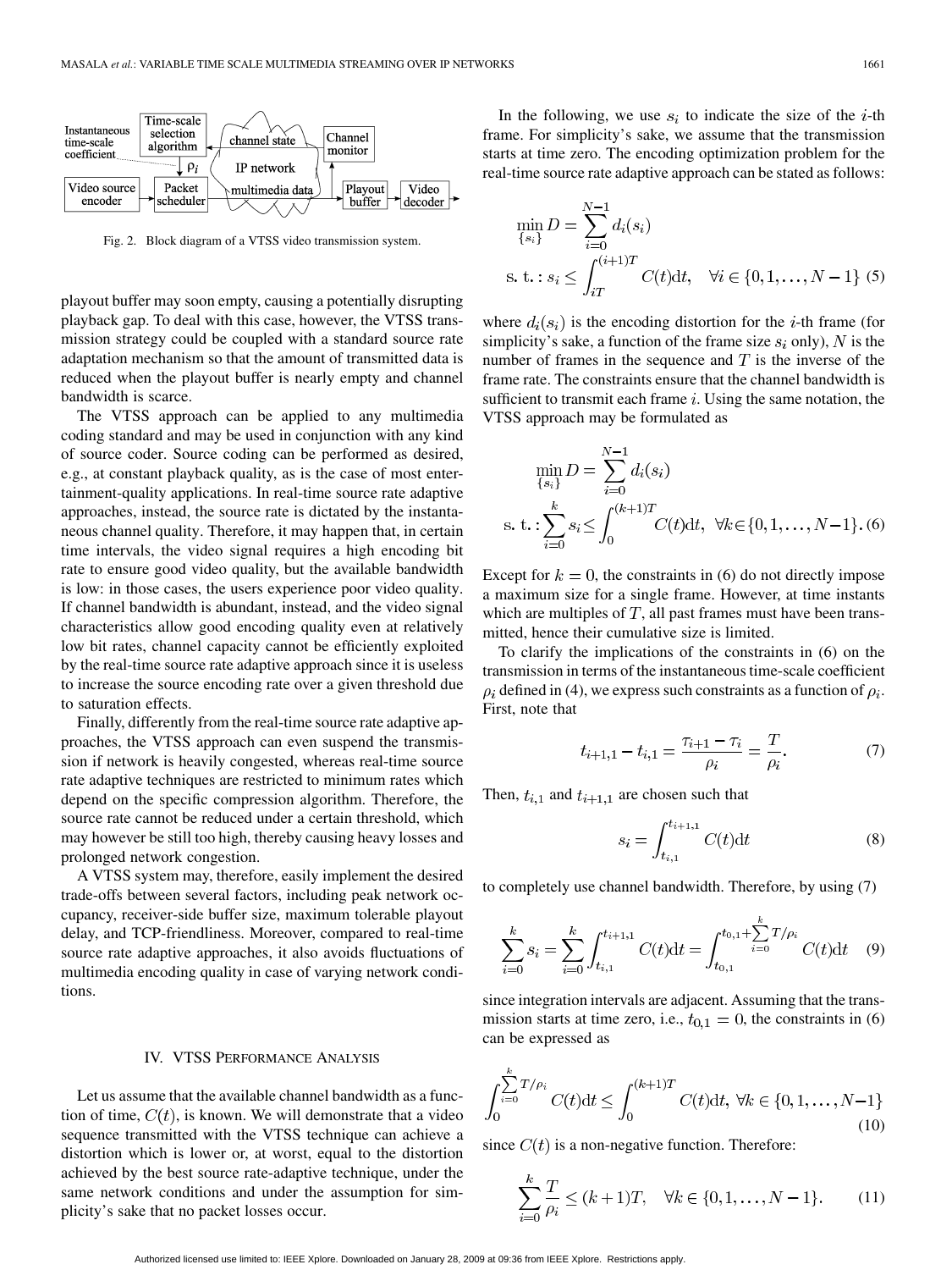Equation (11) implies that

$$
\begin{cases} \n\rho_0 \ge 1 \\ \n\rho_k \ge \frac{1}{1 + k - \sum_{i=0}^{k-1} \frac{1}{\rho_i}}, \ \forall k \in \{1, \dots, N - 1\}. \n\end{cases} \tag{12}
$$

The previous equation expresses the constraints on the instantaneous time-scale coefficient  $\rho_k$  as a function of the values of the past instantaneous time-scale coefficients. Except for the transmission of the first frame which, of course, requires no less than real-time transmission, the minimum value of the instantaneous time-scale coefficient which ensures the correct transmission of a given frame  $k$  is bounded and it depends on the values of the instantaneous time-scale coefficient used for previous frames: the greater the instantaneous time-scale coefficients for previous frames, the lower the allowed instantaneous time-scale coefficient for the current one. Note also that (12) never imposes an instantaneous time-scale coefficient  $\rho_k$  greater than one, provided that the constraint for  $k-1$  is satisfied. This can easily be proven by substituting that constraint into (12). This implies that at any time the instantaneous time-scale coefficient can be reduced to one, i.e., a faster than real-time transmission can always be slowed down and carried out in real-time. This observation is important for the case of a limited receiver buffer size, as shown at the end of this section.

In the following part we focus on determining the  $s_i$  values which solve the problems posed by (5) and (6). Note that the  $d_i(\cdot)$  functions are the same in both cases if the same video sequence is considered.

*Lemma 1:* For the same channel conditions, any set  $\{s_i\}$  that satisfies the constraints of (5) also satisfies the constraints of (6).

*Proof:* Let  $\{s_i\}$  be a set that satisfies (5). We sum each constraint expressed by (5) for which  $i \leq k$ 

$$
\sum_{i=0}^{k} s_i \le \sum_{i=0}^{k} \int_{iT}^{(i+1)T} C(t) \mathrm{d}t. \tag{13}
$$

The integrals can be easily summed because the integration intervals are adjacent, yielding

$$
\sum_{i=0}^{k} s_i \le \int_0^{(k+1)T} C(t) \mathrm{d}t. \tag{14}
$$

Since k is arbitrarily chosen, those sets  $\{s_i\}$  that satisfy the constraints of the real-time source rate adaptive optimization problem (5) also satisfies the constraints of the VTSS optimization problem (6).

*Lemma 2:* For the same video sequence and the same channel conditions, there exists at least one optimization problem in the form of (5) such that its optimal solution  $D$  is suboptimal if the constraints are replaced with the constraints of (6).

*Proof:* The proof will show how to construct such problem. Since the problem can be arbitrarily chosen, we assume that  $d_i(\cdot)$  are monotonically decreasing functions of  $s_i$ . We choose the set  $\{s_i\}$  such that

$$
s_i = \int_{iT}^{(i+1)T} C(t)dt, \quad \forall i \in \{0, 1, \dots, N-1\}.
$$
 (15)

This is the optimal solution of problem (5) because each term of the summation is positive, each term only depends on a single value and all constraints are satisfied at equality. Let be the corresponding minimum distortion. Now we construct the set  $\{s_i'\}$  as follows:

$$
s'_{i} = \begin{cases} s_{i}, & \text{if } i \neq m \text{ and } i \neq m+1 \\ s_{i} - \epsilon, & \text{if } i = m \\ s_{i} + \epsilon, & \text{if } i = m+1 \end{cases}
$$
(16)

where  $m \in \{0, 1, ..., N - 2\}$  and  $0 < \epsilon < \min(s_m, s_{m+1})$ is an arbitrary value. Hence the constraints of (5) are violated if  $i = m + 1$ , but the constraints of (6) continue to hold because

$$
\sum_{i=0}^{k} s'_i = \sum_{i=0}^{k} s_i, \quad \forall k \in \{0, 1, \dots, N-1\}, k \neq m
$$
  

$$
\sum_{i=0}^{k} s'_i < \sum_{i=0}^{k} s_i, \quad \text{if } k = m.
$$
 (17)

Then we further assume that the chosen  $d_m(\cdot)$  and  $d_{m+1}(\cdot)$  satisfy the condition

$$
d_m(s_m - \epsilon) - d_m(s_m) < d_{m+1}(s_{m+1}) - d_{m+1}(s_{m+1} + \epsilon). \tag{18}
$$

It is easy to show that

$$
d_m(s_m - \epsilon) + d_{m+1}(s_{m+1} + \epsilon) < d_m(s_m) + d_{m+1}(s_{m+1}) \tag{19}
$$

therefore

$$
d_m(s'_m) + d_{m+1}(s'_{m+1}) < d_m(s_m) + d_{m+1}(s_{m+1}) \tag{20}
$$

which implies

$$
\sum_{i=0}^{N-1} d_i(s_i') < \sum_{i=0}^{N-1} d_i(s_i). \tag{21}
$$

Hence, the set  $\{s_i'\}$  satisfies the constraints of (6) while yielding a total distortion which is strictly lower than  $D_A$ .  $\Box$ 

*Theorem 1:* For the same sequence and the same channel conditions, the solution of the VTSS problem leads to a total distortion  $D$  which is lower or, at worst, equal to the one of the rate-adaptive problem.

*Proof:* Let  $D_A$  be the total distortion achieved by the optimal solution of the rate-adaptive problem. This solution satisfies the constraints of the VTSS problem by Lemma 1, hence a solution of the VTSS problem with total distortion equal to  $D_A$ exists. The solution, however, is not guaranteed to be optimal for the VTSS problem by Lemma 2, since there exists at least one rate-adaptive problem whose optimal solution  $D_A$  is not the optimal one for the corresponding VTSS problem.  $\Box$ 

Therefore, under the hypothesis of no losses, we showed that the minimum total distortion achieved by the real-time source rate adaptive strategy operating in ideal conditions can be lowered, or, at worst, left unchanged, by using the VTSS transmission strategy. Moreover, note that the assumptions about the frame distortion function in Lemma 2, i.e., monotonic decrease as a function of the frame size as well as the conditions of (18), are realistic since they express the typical behavior of the rate-distortion characteristic of a video encoder. Thus, in realistic cases, the solution of the VTSS transmission problem leads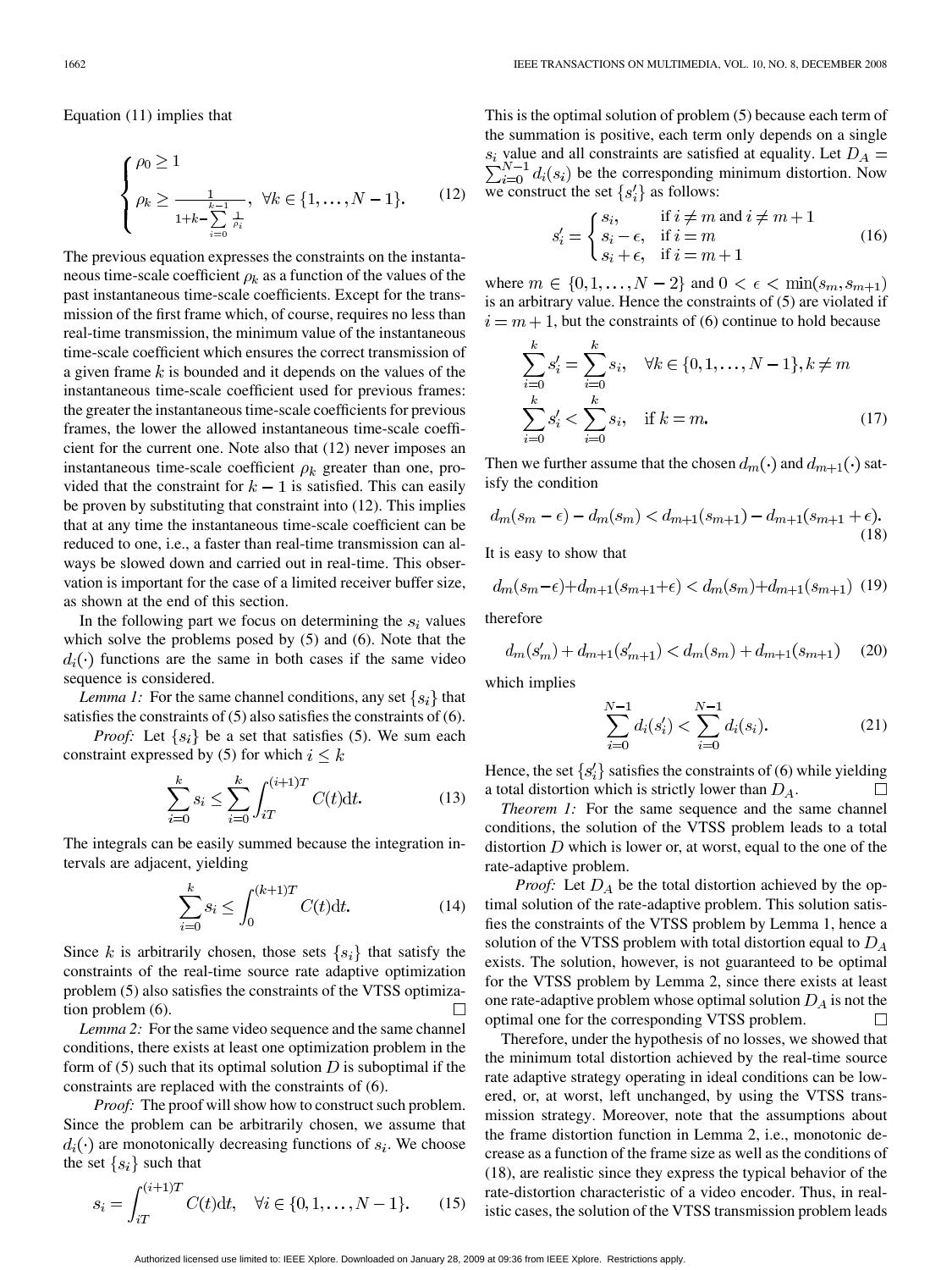to a distortion which is*strictly* lower that the distortion produced by the solution of the real-time source rate adaptive problem.

In the following, the requirements of the two transmission strategies on the receiver buffer size are investigated. In case of real-time source rate adaptive transmission the receiver buffer size can be determined by considering the expected network jitter only. In case of VTSS transmission, instead, the receiver buffer is also used to store multimedia data when the instantaneous time-scale coefficient is greater than one, i.e., the transmission proceeds faster than real-time. If we assume that the VTSS transmission technique is transmitting the  $k$ -th frame, i.e.,  $t_{k-1} < t < t_k$ , the amount of transmitted data up to time t can be expressed as

$$
\sum_{i=0}^{k-1} s_i + s_k \frac{t - t_{k,1}}{t_{k+1,1} - t_{k,1}} \le \int_{t_0}^t C(t') \mathrm{d}t', \quad t_{k-1} < t < t_k \tag{22}
$$

while the amount of decoded data at the receiver is

$$
\sum_{i:\tau_i \le t} s_i = \sum_{i \le (t - (t_0 + \delta))/T} s_i = \sum_{i=0}^{\lfloor (t - (t_0 + \delta))/T \rfloor} s_i \qquad (23)
$$

where  $\delta$  is the sum of the transmission and the initial buffering delays at the receiver. Thus, the receiver buffer size  $B_R$  needed at a given time instant  $t$  can be computed as

$$
B_R(t) \ge \sum_{i=0}^{k-1} s_i + s_k \frac{\rho_k(t - t_{k,1})}{T}
$$
  
– 
$$
\sum_{i=0}^{\lfloor (t - (t_0 + \delta))/T \rfloor} s_i, \quad t_{k-1} < t < t_k.
$$
 (24)

Equation (24) imposes a lower bound on the buffer size at the receiver for the VTSS technique, which depends both on the amount of available channel bandwidth and the time elapsed from the beginning of the playback. Note that buffer level can be monitored at the transmitter by reproducing its behavior, i.e., by adding the size of all transmitted frames and by subtracting, as transmission proceeds, the size of each already decoded frame. In case of packet losses and uncertain transmission delay, the transmitter might overestimate but never underestimates the buffer requirement at the receiver. Therefore, the transmitter, if the estimated level of the receiver buffer is too close to the upper limit, could reduce the instantaneous timescale coefficient to one, i.e., transmit in real-time, to avoid receiver buffer overflow.

#### V. SIMULATION SETUP

# *A. VTSS Test Implementation*

To test the VTSS approach with actual video material over an IP network, and to validate the theoretical analysis presented above, we designed a specific VTSS implementation in which the rate of the VTSS source has been set to be less than or equal to the rate of a generic TCP transmission in presence of the same interfering traffic. Thus, the specific VTSS implementation used for the tests described in the following is TCP-friendly by definition. Packet scheduling is performed as follows. For each frame,

TABLE I ENCODING PSNR

| Video sequence    | Avg. $PSNR$ ( $dB$ ) | PSNR std. dev. (dB) |
|-------------------|----------------------|---------------------|
| tempete           | 34.81                | 0.70                |
| mobile            | 33.91                | 0.69                |
| foreman           | 37.03                | 0.93                |
| silent            | 36.36                | 0.18                |
| mother & daughter | 38.47                | 0.36                |
|                   |                      |                     |



Fig. 3. Topology of the simulated network scenario. The video source competes with other concurrent interfering sources for bottleneck usage.

a current frame interval is determined by multiplying the current time-scale coefficient by the real-time duration of one frame. Then, packets are uniformly spaced within that current frame interval and sent according to that schedule. When the last packet of the frame has been sent, the previous steps are repeated for the next video frame using the updated value of the time-scale coefficient.

The implementation of the VTSS approach described above was tested with the *ns* network simulator [62] and a set of widely used video sequences. We used 239 frames of the standard video sequences known as *tempete*, *mobile*, *foreman*,*silent* and *mother & daughter*. The spatial resolution is  $352 \times 288$ pixel (CIF resolution). The encoding distortion values for the five sequences are reported in Table I.

To achieve statistical significance, the simulations were performed on the sequences concatenated with themselves 30 times, for a total of 7170 frames. At 25 frames per second, the duration of the resulting sequence is 286.8 s. The sequence was encoded using the H.264 reference software version JM 8.0 [63]. The encoding pattern is IPBPB... with an I-picture inserted every 12 pictures; consequently, when the video is transmitted in real-time, a full refresh takes place every 480 ms. The Network Abstraction Layer of H.264 was instructed to place two rows of macroblocks in each packet, with a maximum transmission unit size of 1500 bytes.

#### *B. Network Setup and Test Cases*

The network topology features a simple two-node bottleneck, shown in Fig. 3, with a 5-ms source-to-destination propagation delay. The bottleneck link capacity varies. The other links are oversized in bandwidth not to impact on the results.

We consider two different scenarios. In Scenario 1, CBR traffic is injected in the network to vary the amount of available bottleneck bandwidth, whereas in Scenario 2 an actual network trace is used as interfering traffic. In both cases, the channel capacity available for video transmission over the whole simulation time is approximately equal to the average bitrate of the video sequence. For the first scenario, the minimum channel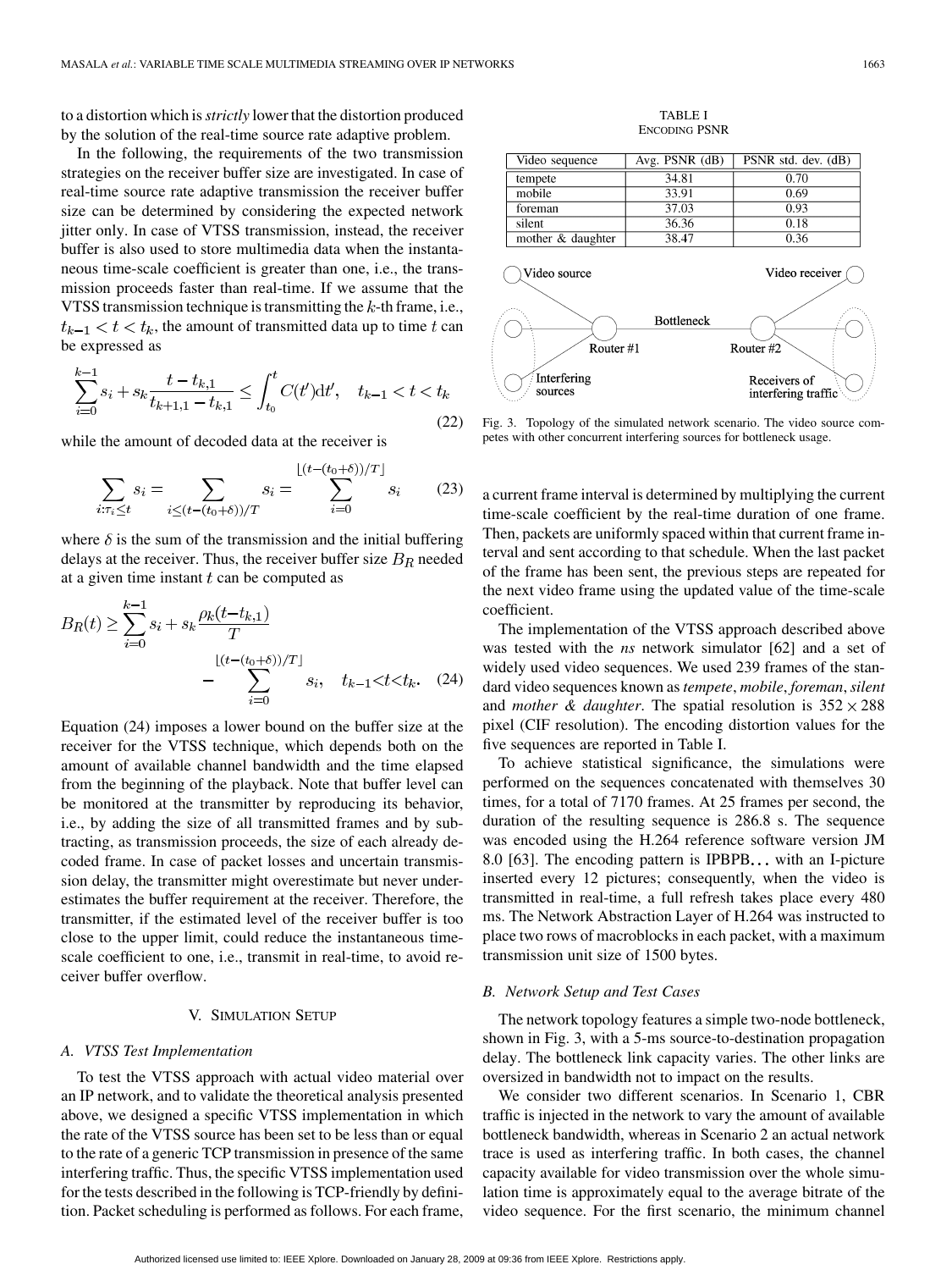capacity never drops below the minimum rate of the source encoder for the real-time ideal source rate-adaptive technique, whereas in the second scenario the interfering traffic trace may occupy, for certain time intervals, the whole bottleneck capacity.

The performance of our VTSS sample implementation is compared with two other techniques. The first technique is the ideal real-time source rate-adaptive algorithm, that in our experiments varies the encoding rate to exactly match the available rate on the bottleneck. The technique is ideal since: 1) the available channel rate is assumed to be *exactly* known; 2) encoding rate changes are assumed to happen *instantaneously*; 3) the available channel bandwidth never drops below the *minimum rate* achievable by the source coder (in Scenario 1); 4) the maximum rate achievable by the source coder exactly matches the maximum available bandwidth on the bottleneck so that bandwidth is not wasted; and 5) *no losses* are experienced by the ideal real-time source rate-adaptive flow. Such technique models any packets scheduling technique which sends, in the time interval corresponding to each video frame, a number of bytes for that frame which fully exploits channel capacity. The second reference technique implements a nonadaptive approach that keeps its transmission rate constant (CBR), regardless of network conditions. In this case, the fixed source rate is the same as the VTSS technique. For each frame, packets are uniformly spaced between frames. Due to implementation constraints in the H.264 software, it was not possible to fine-tune the encoding rate for the ideal rate-adaptive technique to exactly match the average encoding rate of the other two techniques. However, to ensure fairness in the comparisons, the ideal rate-adaptive technique has been allowed a slightly higher average bitrate (about 10% higher) compared to the other two techniques; for the *tempete* sequence, for instance, this yields a non-negligible advantage of about 0.66 dB PSNR. Finally, note that the playout buffer, for all techniques, is assumed to be unlimited, except in Section VI-C which investigates the effect of limiting the buffer size on the performance. However, in this case the VTSS algorithm has been modified to keep track of the receiver buffer level, thus avoiding overflow. Therefore, in all the presented results data loss is only caused by router drops.

## VI. RESULTS

In this section, the quality performance of the various techniques is compared by means of two quality measures. First, the peak signal-to-noise ratio (PSNR) between the received video sequence and the original uncompressed one is shown, together with the PSNR standard deviation, which can be interpreted as another index of video quality [64]. Moreover, to partially overcome the limitations of PSNR in evaluating video quality as perceived by human users, we also use the perceptual video quality evaluation (PVQM) algorithm proposed in [65], which provides a value that has been shown to have a good correlation with subjective quality evaluation scores. The PVQM algorithm provides an estimate of the results that would be obtained using the double stimulus continuous quality scale (DSCQS) quality evaluation method [66], in which subjects are requested to evaluate both the reference and the test video sequences using a 0–100 scale, without knowing which sequence is the reference. The analysis is based on the difference in rating for each pair, i.e., the differential mean opinion score (DMOS) value. Therefore, the lower is the DMOS value, the highest is the quality of the tested video sequence. The DSCQS method is quite sensitive to small differences in quality [67]. Since single-rating methods such as DSCQS are not suited to the evaluation of long video sequences due to the recency effect, that is, a bias in the rating towards the final 10–20 s due to limitations of human working memory [68], we estimate the PVQM on each repetition of the video sequence (which is 9.56 s long), then we average the results over the whole sequence.

# *A. Scenario 1*

In this scenario, one video source transmits packets to its destination. Network conditions change during the simulation because a concurrent on/off UDP source is activated. The UDP source generates a constant bit-rate traffic from time 144.54 s to 287.94 s with a bandwidth variation at time 240.14 s.

Table II shows the performance of the VTSS implementation with respect to the ideal real-time source rate adaptive and CBR techniques in the network conditions previously described. The VTSS technique shows consistently higher PSNR values, in the order of 1 dB, than the ideal rate-adaptive transmission, for all the tested video sequences. The result is confirmed by the DMOS value: the average gain is about three, and it reaches 6.3 for the *tempete* sequence. As to be expected, the gain is even more pronounced with respect to the constant-bit-rate transmission technique (on average, a gain of 7.6 dB and of about 30 for the DMOS value).

Besides providing higher PSNR absolute values the VTSS technique also delivers considerably lower PSNR fluctuations. On average, the PSNR standard deviation is 1.6 dB instead of 4.9 dB. The VTSS technique, in fact, is able to keep the video quality very close to the encoding quality even considering small variations due to occasional losses, over the whole duration of the simulation, whereas the quality delivered by the ideal real-time source rate-adaptive technique, instead, varies greatly, depending on the network conditions which dictate the source coding rate. In other words, the VTSS video quality is both higher and more stable, i.e., more pleasant [64], than the one provided by the ideal real-time source rate-adaptive technique. The result is even more interesting considering that the reference rate-adaptive technique, not only enjoys, as mentioned before, a slightly higher encoding rate, but, being ideal, experiences no packet losses whereas the VTSS implementation, being realistic, does. The VTSS technique, in fact, experiences some packet losses, due to the imperfections of the TCP rate control mechanisms. The CBR transmission case, instead, is completely different, as expected. The quality of the CBR transmission technique, in fact, varies strongly due to the very high packet losses taking place when bandwidth is insufficient, as shown by the right-most column of Table II.

The next set of results illustrate four important aspects of the performance of the VTSS transmission technique, namely, throughput, PSNR, packet loss rate (PLR) and playout buffer fullness, as a function of time. Figs. 5–8 refer to simulation runs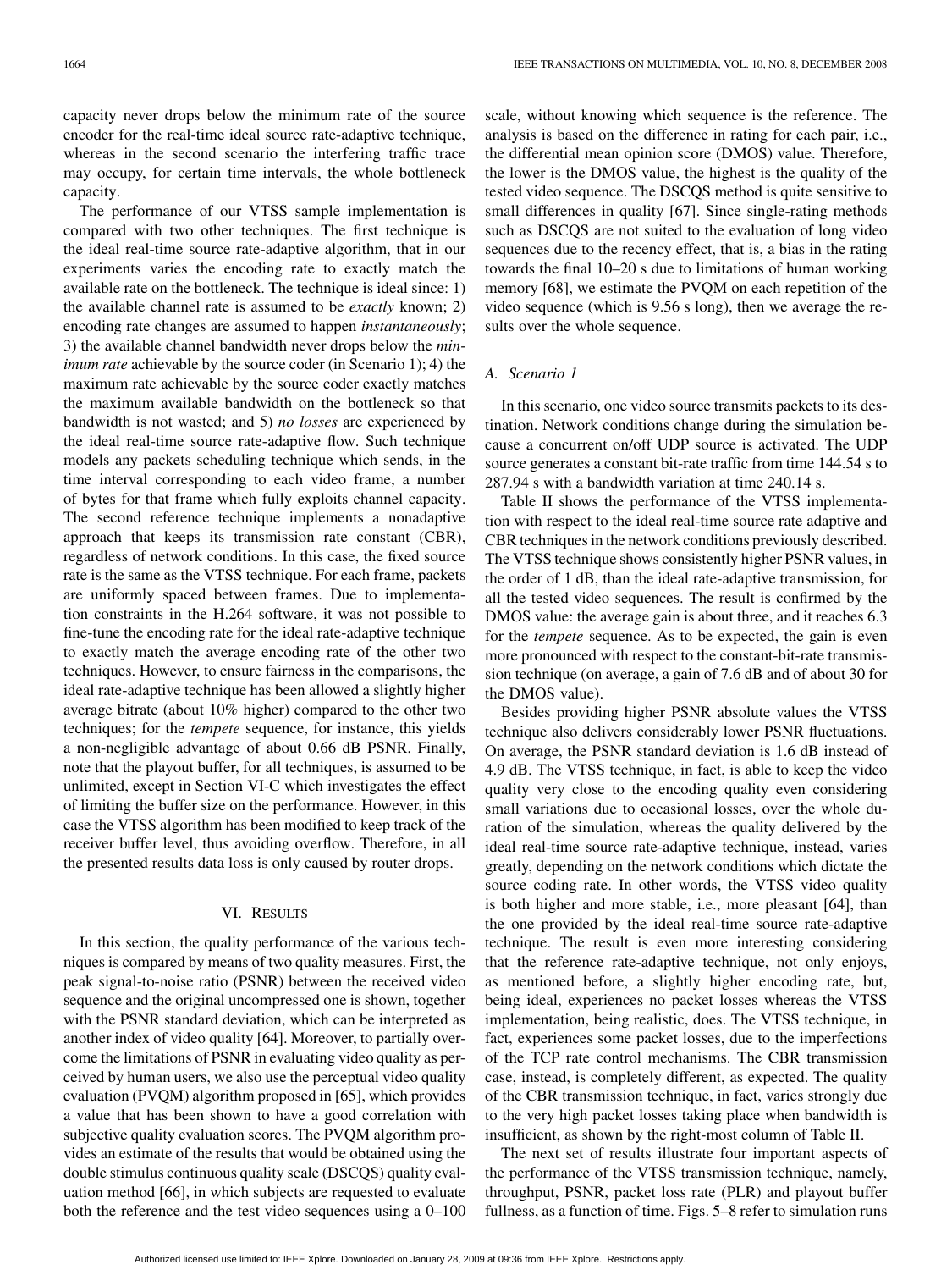PERFORMANCE OF THE VTSS IMPLEMENTATION WITH RESPECT TO THE IDEAL RATE-ADAPTIVE AND CBR TECHNIQUES (SCENARIO 1)  $\Delta$ yo DCMD  $\parallel$  DCMD at  $\parallel$  DVOM  $\parallel$  Decket loss π

TABLE II

| Sequence       | паняшізмон          | AVg. POINK         | POINK SIU. | F V VIVI | Packet 10SS  |
|----------------|---------------------|--------------------|------------|----------|--------------|
|                | scheme              | (dB)               | dev. (dB)  | (DMOS)   | rate $(\% )$ |
|                | <b>VTSS</b>         | 34.79              | 0.75       | 5.85     | 0.02         |
| tempete        | Ideal rate-adaptive | 33.57              | 5.25       | 12.16    | 0.00         |
|                | CBR                 | 28.57              | 6.59       | 34.58    | 13.43        |
|                | VTSS                | $33.\overline{45}$ | 1.79       | 15.27    | 0.13         |
| mobile         | Ideal rate-adaptive | 32.47              | 5.62       | 15.35    | 0.00         |
|                | <b>CBR</b>          | 25.61              | 8.54       | 45.56    | 15.22        |
|                | VTSS                | 36.97              | 1.47       | 4.21     | 0.10         |
| foreman        | Ideal rate-adaptive | 35.80              | 4.41       | 9.19     | 0.00         |
|                | CBR                 | 25.76              | 11.55      | 44.01    | 11.61        |
|                | VTSS                | 36.21              | 1.42       | 6.10     | 0.06         |
| silent         | Ideal rate-adaptive | 35.25              | 4.67       | 10.77    | 0.00         |
|                | <b>CBR</b>          | 32.47              | 4.74       | 27.48    | 15.11        |
| mother         | VTSS                | 37.98              | 2.60       | 6.62     | 0.77         |
| & daughter     | Ideal rate-adaptive | 37.08              | 4.37       | 7.12     | 0.00         |
|                | CBR                 | 28.92              | 9.80       | 38.51    | 14.00        |
|                | <b>VTSS</b>         | 35.88              | 1.61       | 7.61     | 0.22         |
| average values | Ideal rate-adaptive | 34.83              | 4.86       | 10.92    | 0.00         |
|                | <b>CBR</b>          | 28.27              | 8.23       | 38.03    | 13.87        |



Fig. 4. Rate distortion function of the *tempete* sequence. H.264 encoding at CIF resolution, 25 fps. Each point is obtained with a fixed quantization stepsize.

using the *tempete* sequence, whose rate distortion function is shown in Fig. 4.

Fig. 5 shows a comparison of the throughput of the three transmission schemes under analysis. The horizontal dash-and-dot line represents the bottleneck bandwidth, whereas the solid line represents the interfering traffic, which is absent in the first half of the simulation (up to time 144.54 s), while it occupies a large share of the available bandwidth during the second half. The VTSS throughput at the sender closely follows the available channel bandwidth as a regular TCP flow would do. The ideal real-time source rate-adaptive technique, being optimal, does even better and uses the available bandwidth perfectly. The CBR transmission technique outputs data at the same bitrate regardless of the available channel bandwidth.

Fig. 6 shows the packet loss rate for the VTSS transmission technique for the *tempete* sequence. A small amount of packets is lost in presence of interfering traffic (around  $t = 200$  s and 240 s), with a imperceptible impact on the overall video quality, i.e., 0.02 dB, as it can be surmised by comparing the first row of Table II to the first row of Table I.



Fig. 5. Throughput of the various techniques as a function of time. The bottleneck capacity is fixed, represented by the dash and dot line. The interfering traffic is turned on at 144.54 s, approximately taking 85% of the bottleneck bandwidth. *Tempete* sequence, Scenario 1.

The packet loss effect on VTSS quality is visible in Fig. 7, near to the end of the simulation, as a small and limited in time PSNR decrease. However, apart from occasional losses, the VTSS technique is able to keep the video quality equal to the encoding quality over the whole duration of the simulation. The ideal real-time source rate-adaptive technique, instead, presents a completely different PSNR behavior. Although no losses are possible since the transmission technique is ideal and the minimum channel capacity, due to design choices, is always higher than the minimum rate of the source encoder, video quality varies greatly, as shown by the PSNR value, depending on the interfering traffic bandwidth, which dictates the source coding rate. The performance shown in Fig. 7 represents the upper bound that can be achieved by any source rate-adaptive technique. The situation would be even worse if a non-ideal technique, which experiences packet losses and imperfect as well as delayed knowledge of channel conditions, was used as reference, or if the channel capacity dropped below the minimum rate of the source encoder, thus causing heavy packet losses.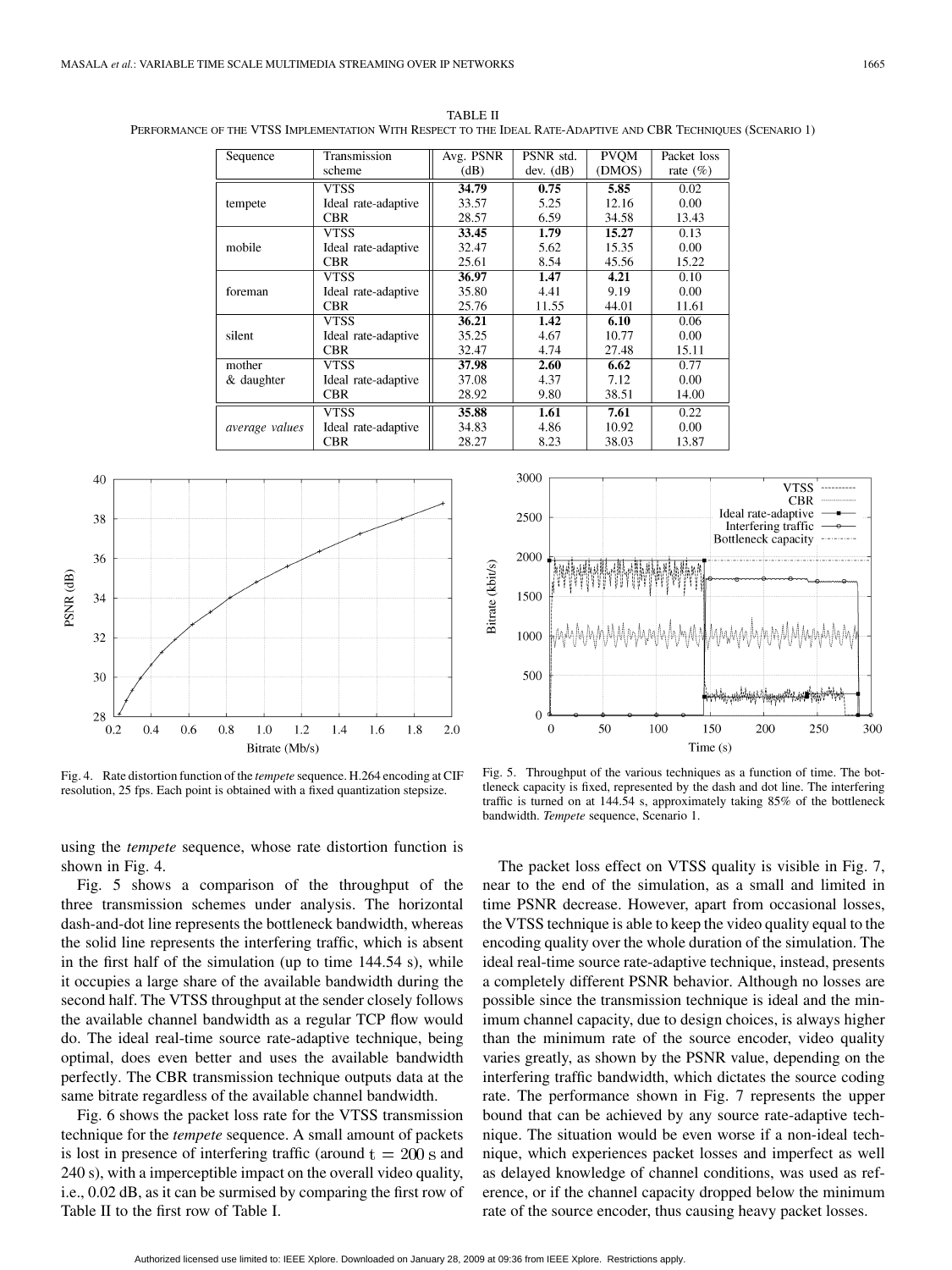

Fig. 6. Packet loss rate (moving average) as a function of time for the VTSS technique, for sequence *tempete*, Scenario 1.



Fig. 7. PSNR as a function of time for the VTSS technique, compared with the ideal rate-adaptive and the CBR techniques. *Tempete* sequence, Scenario 1.



Fig. 8. Time-scale coefficient as a function of time. *Tempete* sequence, Scenario 1.

Fig. 8 shows the time-scale coefficient [see (4)] of the VTSS technique as a function of time. When the available channel



Fig. 9. Buffer size at the receiver as a function of time. *Tempete* sequence, Scenario 1. For real-time techniques, the playout buffer size has been set to 480 ms, which corresponds to the interval between two I-type frames.

bandwidth is greater than the bandwidth required by the encoded video, the time-scale coefficient is greater than one, and the video flows at almost twice the real-time; in the second half of the transmission, instead, video flows at approximately 1/4 real-time. The time-scale coefficient continuously adapts, as expected, to the available bandwidth. A slight increase of its mean is, for instance, visible when the amount of concurrent traffic decreases (after 240 s).

Finally, receiver buffer fullness, measured in seconds, is shown in Fig. 9. Buffer fullness is a direct consequence of the behavior of the time-scale coefficient: when the coefficient is greater than one, the buffer size increases, because the amount of data that are being transmitted is greater than the amount consumed by the player. The opposite consideration holds when the coefficient is less than one. The slope of the function plotted in Fig. 9 is proportional to the value of the time-scale coefficient as well as to the data consumption rate of the player. The buffer decrease due to playback is visible after 275 s, when the VTSS transmission ends and the buffer fullness is only influenced by the playback rate. Buffer fullness after the initial buffer filling time is constant in case of real-time transmission, i.e., time-scale coefficient set to one.

## *B. Scenario 2*

This scenario is similar to Scenario 1, but in this case an actual network trace has been used to simulate real interfering traffic. We use a publicly available trace from [69], between time instants 2900 and 3187 s. The bottleneck capacity has been limited so that it never exceeds the maximum bandwidth of the ideal real-time source rate adaptive technique, therefore it does not waste bandwidth. Comparisons have been performed with a VTSS transmission whose average bandwidth is the same as the average available channel bandwidth. Simulation results include the *tempete* and *mobile* sequences only, because simulating the other sequences with the same interfering traffic trace would cause long pauses of the ideal real-time source rate adaptive transmission in the second part of the simulation since the interfering traffic would occupy all the available channel bandwidth. In this scenario we assume that if the available channel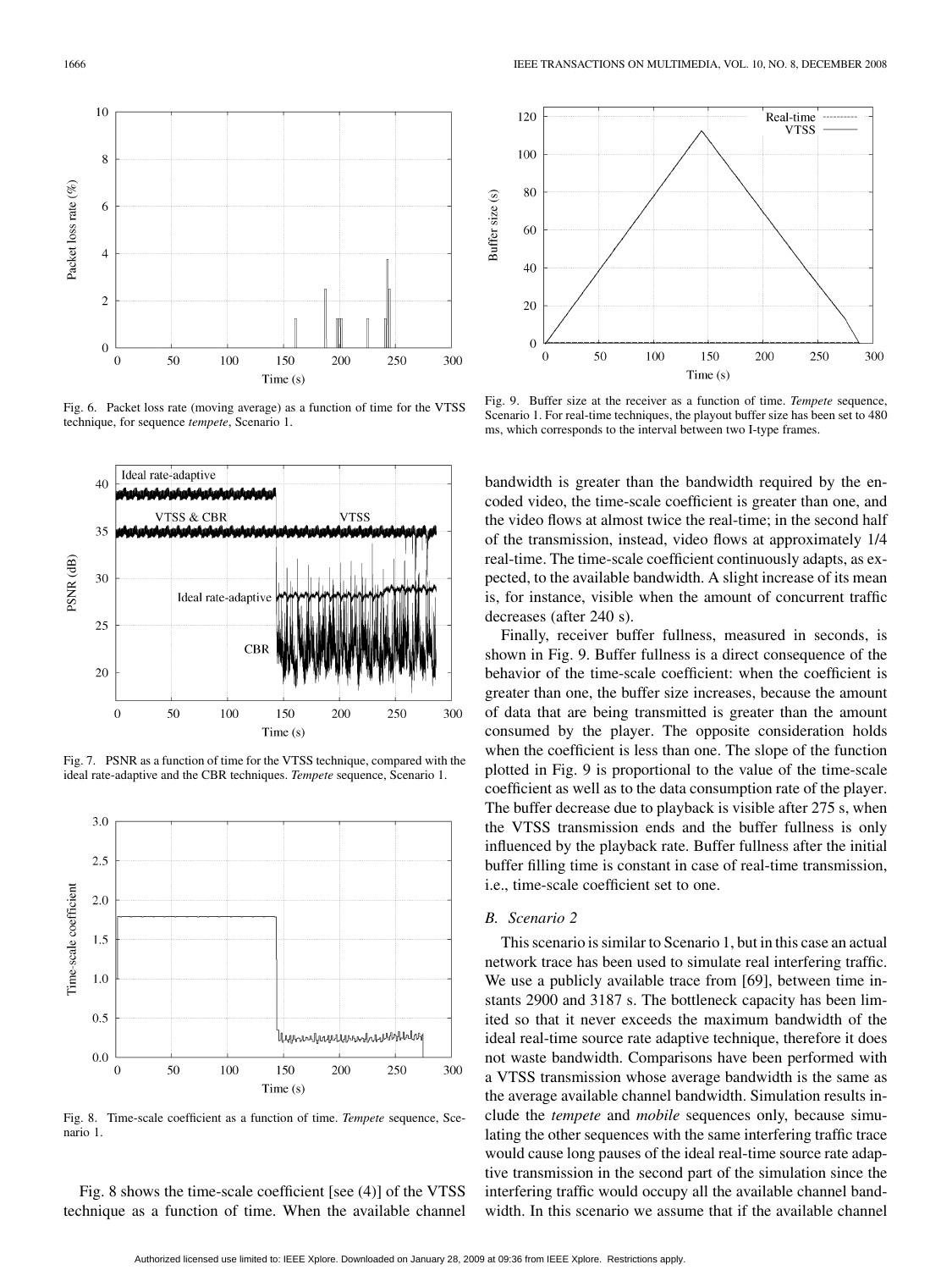TABLE III PERFORMANCE OF THE VTSS IMPLEMENTATION WITH RESPECT TO THE IDEAL RATE-ADAPTIVE AND CBR TECHNIQUES WHEN AN ACTUAL NETWORK TRACE IS USED AS INTERFERING TRAFFIC (SCENARIO 2)

| Sequence | Transmission<br>scheme      | Avg. PSNR<br>(dB) | PSNR std.<br>dev. (dB) | <b>PVOM</b><br>(DMOS) | Packet loss<br>rate $(\%)$ | Freeze<br>events | Avg. freeze<br>length $(s)$ |
|----------|-----------------------------|-------------------|------------------------|-----------------------|----------------------------|------------------|-----------------------------|
| tempete  | VTSS<br>Ideal rate-adaptive | 35.00<br>34.28    | 2.28<br>6.13           | 11.41<br>27.68        | 0.57<br>0.00               | 24               | 1.05                        |
| mobile   | VTSS<br>Ideal rate-adaptive | 34.90<br>34.84    | 2.84<br>4.32           | 13.72<br>16.63        | 2.65<br>0.00               |                  | 0.84                        |

bandwidth is enough to transmit at least the lowest quality version of the video sequence, the ideal real-time source rate-adaptive transmission does not experience losses. For some time intervals, however, it may happen that the interfering traffic does not leave the minimum necessary bandwidth to carry out the transmission. In such a case, we assume that the ideal real-time source rate-adaptive transmission is subject to a freeze. Transmission immediately resumes when at least the minimum bandwidth is available again.

Table III shows the performance results, in terms of PSNR and PVQM, for the VTSS implementation and the ideal realtime source rate adaptive technique. The VTSS technique, even in this scenario, shows consistently higher PSNR values, up to 0.7 dB, than the ideal real-time source rate-adaptive transmission, as well as considerably lower PSNR fluctuations. On average, the PSNR standard deviation is 2.56 dB instead of 5.22 dB. The perceptual quality measure — up to 16.2 DMOS difference — confirms the results.

Moreover, to better understand the video quality impairment experienced by the users, Table III also shows the number of freeze events and total freeze duration for the ideal real-time source rate-adaptive transmission. For the *tempete* sequence, for instance, 24 freeze events are experienced during the transmission, and their average duration exceeds one second. Fig. 10 shows the throughput of the two transmission schemes. Such freeze events are experienced when the channel bandwidth does not allow to transmit even the lowest quality version of the video, due to the presence of a large amount of interfering traffic. In the same conditions, the VTSS technique suspends the transmission, as shown by the zero value of the instantaneous timescale coefficient in Fig. 11, but playback is not disrupted because it is fed by the receiver buffer. The VTSS technique resumes transmission as soon as channel bandwidth rises again.

Table IV shows the jitter experienced by packets with the VTSS scheme. The average value is small, about 3–4 ms. Occasionally, in presence of burst of interfering traffic, jitter can rise up to about 400 ms. However, assuming that the same happens for the ideal real-time source rate-adaptive technique, a half-second playout buffer would be sufficient to compensate such delay variations, whereas in the case of the VTSS technique the receiver buffer already compensates such jitter values.

# *C. Receiver Buffer Size*

Video streaming clients are increasingly used in set-top-boxes and mobile devices, not to mention personal computers. While personal computers are typically characterized by large pre-installed memory (one or more GB of RAM) and storage capacity (32 GB or more), set-top-boxes and mobile devices usually



Fig. 10. Throughput of the various techniques as a function of time when the actual network trace is used as interfering traffic. The bottleneck capacity is fixed, represented by the horizontal line. *Tempete* sequence, Scenario 2.



Fig. 11. Time-scale coefficient as a function of time, when the actual network trace is used as interfering traffic. *Tempete* sequence, Scenario 2.

TABLE IV JITTER EXPERIENCED BY THE VTSS TRANSMISSION (SCENARIO 2)

| Sequence | Average (ms) | Std. dev. (ms) | Maximum (ms) |
|----------|--------------|----------------|--------------|
| tempete  |              | .              |              |
| mobile   |              | 4.C            |              |

come with less pre-installed memory, currently up to two hundred megabytes for set-top-boxes [70], [71] and tens of megabytes for low-end devices such as mobile phones with streaming capabilities [72]. However, such devices are highly heterogeneous, as some of them may also have additional storage capacity in the form of an internal hard disk or they can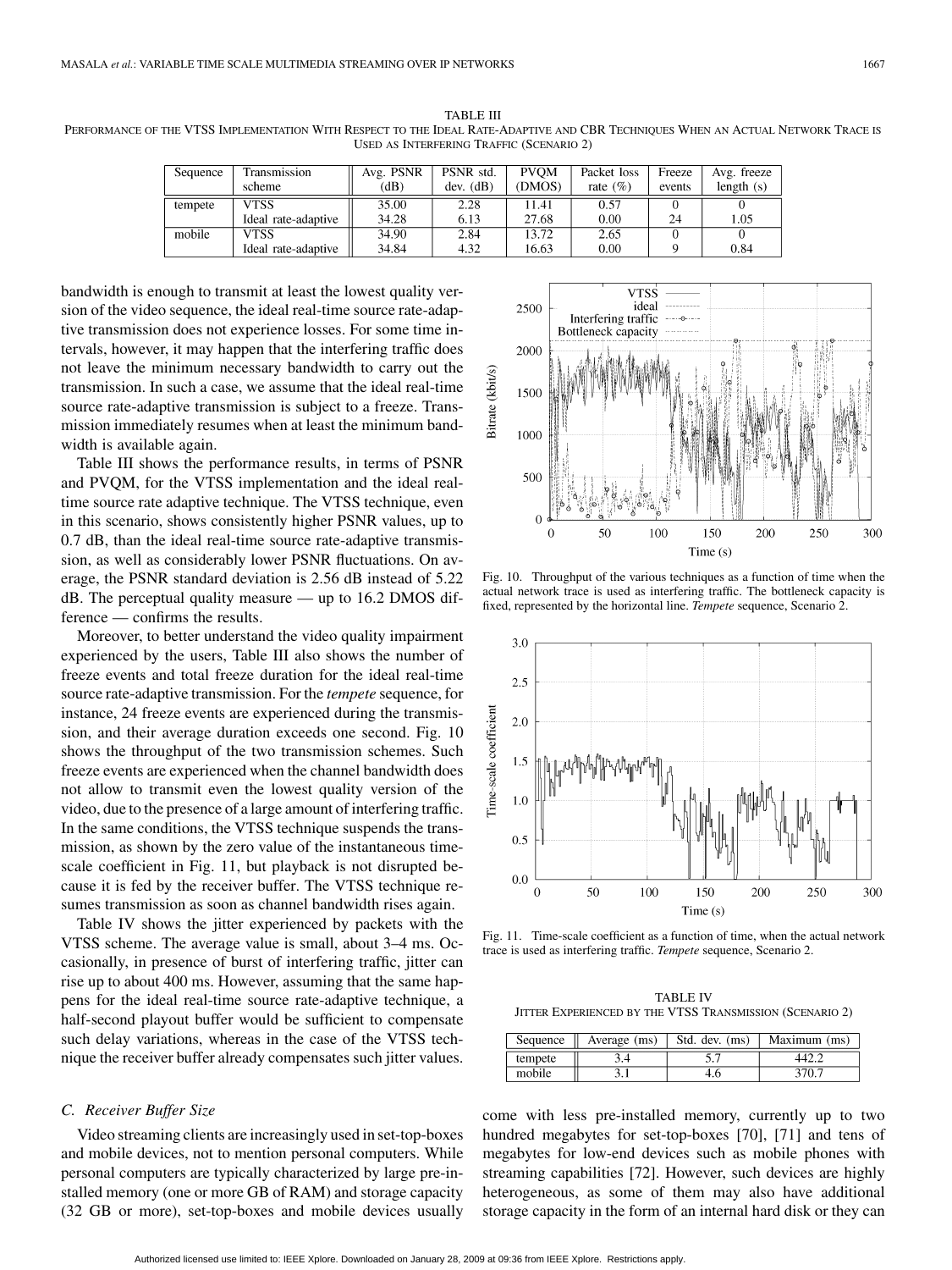

Fig. 12. PSNR as a function of receiver buffer size for the VTSS technique, compared with the ideal rate-adaptive technique. *Tempete* sequence, Scenario 1.

host large flash memories. Therefore, assuming large receiver buffers does not seem unrealistic for a large number of devices. With the VTSS technique, such devices can take full advantage of the transmission intervals during which the channel bandwidth is much higher than the average video bandwidth, thus accumulating data as fast as possible into the receiver buffer.

However, in some cases a large receiver buffer is not available, therefore we also study the performance of the VTSS technique as a function of the receiver buffer size. As pointed out while commenting on  $(24)$ , the sender can estimate the amount of data in the receiver buffer (the actual value might be lower due to packet losses). To manage a limited client buffer size scenario, we modified the VTSS transmission algorithm so that it estimates, at each time instant, the receiver buffer level by means of (24) and when the level is close to the maximum the algorithm sets the instantaneous time-scale coefficient equal to one (i.e., the transmission is carried out in real-time), thus keeping the buffer level approximately constant.

Fig. 12 shows the PSNR performance, obtained in Scenario 1, as a function of various receiver buffer sizes. Clearly, the VTSS performance does not increase if the buffer is larger than a certain threshold which represents the maximum requirement for a given video sequence and network scenario. Fig. 12 also shows that, as expected, the ideal real-time source rate-adaptive technique becomes increasingly more attractive as the buffer size decreases. In fact, most of the advantages of the VTSS technique are due to the possibility to store content at the receiver as much as possible when channel is good, to ensure smooth and good-quality reproduction at the receiver when the channel bandwidth drops.

To roughly quantify the buffer requirements in a real case, assume that the channel bandwidth is constant, equal to  $C$ , and that the video sequence bitrate is  $B<sub>S</sub> < C$  and its duration is L. The VTSS will transmit using an instantaneous time scale coefficient  $\rho = C/B_S$ . From (24), the buffer size level can be approximately computed as  $B_R = Ct - B_St$ . In this simplified constant channel bandwidth scenario,  $\rho$  is constant, therefore  $B_R =$  $B_S \rho t - B_S t = B_S t (\rho - 1)$ . The maximum receiver buffer size level is experienced at the end of the faster-than-realtime transmission, at time  $t^* = L B_S/C$ . By substituting  $t^*$  in the previous expression,  $B_{R, \text{max}} = B_S(LB_S/C)(\rho - 1) = B_S L(1 - 1/\rho)$ . Therefore, in this simple scenario, the required buffer size at the receiver can be easily computed by multiplying the whole video sequence size in bytes by factor  $f_B = (1 - 1/\rho)$ . Such factor varies from zero to one depending on the ratio between available channel bandwidth and video sequence bitrate. In a realistic case, e.g., standard-resolution TV over DSL,  $B<sub>S</sub> = 4$  Mb/s,  $C = 8$  Mb/s,  $L = 1$  hour,  $f_B$  is equal to 0.5 and therefore the receiver buffer size should be able to accommodate half of the video sequence, i.e., 858 MB, which is not an issue for any currently available personal computer. The same amount of data can be easily accommodated in a 1 GB cheap flash memory unit, as found in an increasing number of mobile devices, or in the internal hard-disk of a set-top-box.

However, if the buffer size is smaller, for instance, 192 MB as in a currently available disk-less set-top-box [70], with reference to the previous example the VTSS algorithm will behave as follows. Let  $B_M$  be the buffer size. At the beginning of the transmission the buffer will increase its level, up to time  $t_F = B_M / (C - B_S)$ , i.e., 384 s. Then, the transmission will proceed in real-time not to overflow the buffer, although the channel bandwidth would allow to transmit faster. However, even with such a reduced buffer size compared to  $B_{R,\text{max}}$ , a smooth playback is guaranteed for at least  $T = B_M/B_S$ , i.e., more than 6 min in the example, even if the channel bandwidth drops to zero. Mobile devices may have even less memory. However, in this case the video sequence bit rate is also lower when compared to the example, therefore the receiver buffer requirements are correspondingly reduced.

## VII. CONCLUSION

A VTSS technique for multimedia streaming over IP networks has been studied, via both a theoretical analysis and network simulations. According to the VTSS technique, rather than constraining the transmitter to operate in real-time, the time scale of the packet scheduler can change from zero when the network is congested to as faster than real-time as the channel bandwidth allows when the network is lightly loaded. Under the hypothesis of no losses, we analytically showed that the minimum total distortion achieved by the real-time source rate adaptive strategy operating in ideal conditions is lowered or, at worst, left unchanged, by using the VTSS transmission strategy. Assuming typical video rate-distortion curves, the distortion can always be lowered. To validate the theoretical analysis and to test the VTSS approach in more practical terms, network simulation results of a TCP-friendly test implementation of the VTSS approach were presented using H.264 test video sequences, realistic network conditions and objective measures of video quality. Results show that the test VTSS implementation delivers consistently higher as well as more constant quality when compared to an ideal real-time source rate-adaptive transmission.

#### ACKNOWLEDGMENT

The authors would like to thank M. B. Frusca for its valuable contribution in the implementation of a first version of the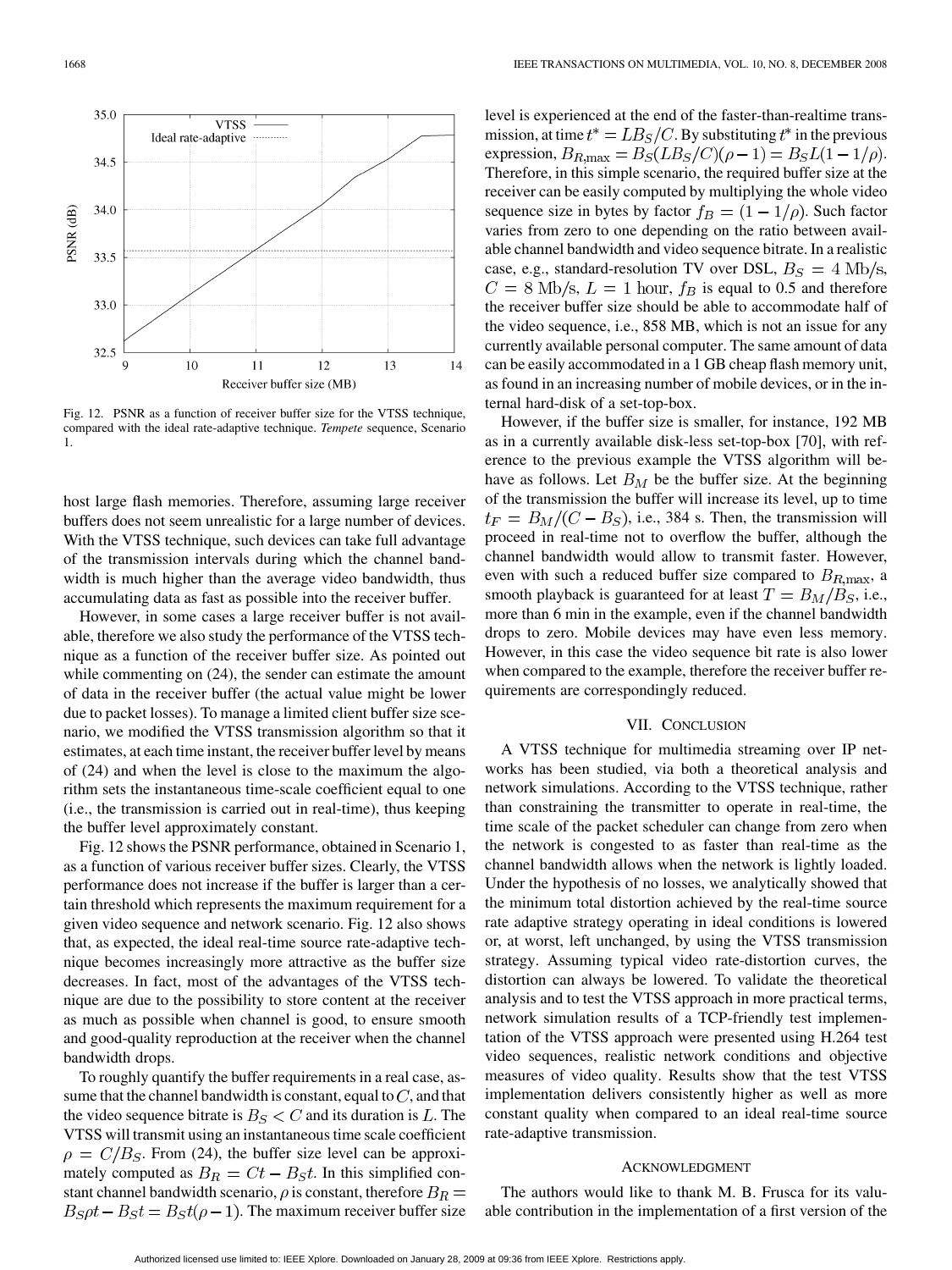VTSS algorithm in *ns*, and for running several early simulations. Moreover, the authors are grateful to the anonymous reviewers for their insightful comments.

#### **REFERENCES**

- [1] J.-C. Bolot, "End-to-end packet delay and loss behavior in the internet," *ACM SIGCOMM Comput. Commun. Rev.*, vol. 23, no. 4, pp. 289–298, Oct. 1993.
- [2] K. K. Vadde and V. R. Syrotiuk, "Factor interaction on service delivery in mobile ad hoc networks," *IEEE J. Select. Areas Commun.*, vol. 22, no. 7, pp. 1335–1346, Sep. 2004.
- [3] *802.16 IEEE Standard for Local and Metropolitan area networks — Part 16: Air Interface for Fixed Broadband Wireless Access Systems*, IEEE Std. 802.16, Oct. 2004.
- [4] Y. Wang, S. Wenger, J. Wen, and A. K. Katsaggelos, "Error resilient video coding techniques," *IEEE Signal Process. Mag.*, vol. 17, no. 4, pp. 61–82, Jul. 2000.
- [5] Y. Wang and Q. Zhu, "Error control and concealment for video communication: A review," *Proc. IEEE*, vol. 86, no. 5, pp. 974–997, May 1998.
- [6] S. Floyd and K. Fall, "Promoting the use of end-to-end congestion control in the Internet," *IEEE/ACM Trans. Netw.*, vol. 7, no. 4, pp. 458–472, Aug. 1999.
- [7] H. Kanakia, P. P. Mishra, and A. R. Reibman, "An adaptive congestion control scheme for real time packet video transport," *IEEE/ACM Trans. Netw.*, vol. 3, no. 6, pp. 671–682, Dec. 1995.
- [8] W. Feng and J. Rexford, "Performance evaluation of smoothing algorithms for transmitting prerecorded variable-bit-rate video," *IEEE Trans. Multimedia*, vol. 1, no. 3, pp. 302–312, Sep. 1999.
- [9] J. M. McManus and K. W. Ross, "Video-on-demand over ATM: Constant-rate transmission and transport," *IEEE J. Select. Areas Commun.*, vol. 14, no. 6, pp. 1087–1098, Aug. 1996.
- [10] Z.-L. Zhang, J. F. Kurose, D. Salehi, and D. Towsley, "Smoothing, statistical multiplexing, and call admission control for stored video," *IEEE J. Select. Areas Commun.*, vol. 15, no. 6, pp. 1148–1166, Aug. 1997.
- [11] J. D. Salehi, Z.-L. Zhang, J. F. Kurose, and D. Towsley, "Supporting stored video: Reducing rate variability and end-to-end resource requirements through optimal smoothing," *IEEE/ACM Trans. Netw.*, vol. 6, no. 4, pp. 397–410, Aug. 1998.
- [12] G. Cao, W. Feng, and W. Singhal, "Online variable-bit-rate video traffic smoothing," *Comput. Commun.*, vol. 26, no. 7, pp. 639–651, May 2003.
- [13] R. Rejaie, M. Handley, and D. Estrin, "RAP: An end-to-end rate based congestion control mechanism for real-time streams in the Internet," in *Proc. IEEE INFOCOM*, Mar. 1999.
- [14] A. Allen, "Optimal delivery of multi-media content over networks," in *Proc. ACM Multimedia*, 2001, pp. 79–88.
- [15] A. Odlyzko, Telecom Dogmas and Spectrum Allocations. Wireless Unleashed 2004 [Online]. Available: http://www.wirelessunleashed.com
- [16] E. Masala, D. Quaglia, and J. C. De Martin, "Variable time-scale streaming for multimedia transmission over IP networks," in *Proc. European Signal Processing Conf. (EUSIPCO)*, Antalya, Turkey, Sep. 2005.
- [17] P. Pancha and M. El Zarki, "Bandwidth requirements of variable bit rate MPEG sources in ATM networks," in *Proc. IEEE INFOCOM*, San Francisco, CA, Mar. 1993, pp. 902–909.
- [18] J. Lauderdale and D. H. K. Tsang, "Bandwidth scheduling of prerecorded VBR video sources for ATM networks," in *Proc. IEEE ATM Workshop*, Washington, DC, Oct. 1995.
- [19] B. J. Vickers, M. Lee, and T. Suda, "Feedback control mechanism for real-time multipoint video services," *IEEE J. Select. Areas Commun.*, vol. 15, no. 3, pp. 512–530, Apr. 1997.
- [20] V. Jacobson, "Congestion avoidance and control," in *Proc. Symp. Communications Architectures and Protocols*, Aug. 1988, pp. 314–329.
- [21] X. Wang and H. Schulzrinne, "Comparison of adaptive Internet multimedia applications," *IEICE Trans. Commun.*, vol. E82-B, no. 6, pp. 806–818, Jun. 1999.
- [22] G. De Marco, M. Longo, and F. Postiglione, "Run-time adjusted congestion control for multimedia: Experimental results," in *Proc. IEEE Int. Conf. Advanced Information Networking and Applications*, Mar. 2004, vol. 1, pp. 531–536.
- [23] S. Jin, L. Guo, I. Matta, and A. Bestavros, "A spectrum of TCP-friendly window-based congestion control algorithms," *IEEE/ACM Trans. Netw.*, vol. 11, no. 3, pp. 341–355, Jun. 2003.
- [24] J. Padhye, V. Firoiu, D. Towsley, and J. Kurose, "Modeling TCP throughput: A simple model and its emperical validation," *ACM SIGCOMM Comput. Commun. Rev.*, vol. 28, no. 4, pp. 303–314, Oct. 1998.
- [25] H. Schulzrinne, "A comprehensive multimedia control architecture for the Internet," in *Proc. IEEE NOSSDAV*, St. Louis, MO, May 1997, pp. 65–76.
- [26] Y. Liu, K. N. Srijith, L. Jacob, and A. L. Ananda, "TCP-CM: A transport protocol for TCP-friendly transmission of continuous media," in *Proc. IEEE Int. Conf. Performance, Computing, and Communications*, Apr. 2002, pp. 83–91.
- [27] S. Jacobs and A. Eleftheriadis, "Real-time dynamic rate shaping and control for internet video applications," in *Proc. IEEE Workshop on Multimedia Signal Processing*, Jun. 1997, pp. 558–563.
- [28] B. Mukherjee and T. Brecht, "Timelined TCP for the TCP-friendly delivery of streaming media over the Internet," in *Proc. ICNP 2000*, Nov. 2000.
- [29] J. C. Bolot and T. Turletti, "A rate-control mechanism for packet video in the Internet," in *Proc. IEEE INFOCOM*, Toronto, ON, Canada, Jun. 1994, vol. 3, pp. 1216–1223.
- [30] I. Busse, B. Deffner, and H. Schulzrinne, "Dynamic QoS control of multimedia applications based on RTP," *Comput. Commun.*, vol. 19, no. 1, pp. 49–58, Jan. 1996.
- [31] Y. R. Yang and S. S. Lam, "General AIMD congestion control," in *Proc. IEEE Int. Conf. Network Protocols*, Nov. 2000, pp. 187–198.
- [32] D. Bansal and H. Balakrishnan, "Binomial congestion control algorithms," in *Proc. IEEE INFOCOM*, Apr. 2001, vol. 2, pp. 631–640.
- [33] A. Barberis, C. Casetti, J. C. De Martin, and M. Meo, "A simulation study of adaptive voice communications on IP networks," *Comput. Commun.*, vol. 24, no. 9, pp. 757–767, May 2001.
- [34] G. Davini, D. Quaglia, J. C. De Martin, and C. Casetti, "Perceptuallyevaluated loss-delay controlled adaptive transmission of MPEG video over IP," in *Proc. IEEE Int. Conf. Communications*, Anchorage, AK, May 2003, vol. 1, pp. 577–581.
- [35] J. Mahdavi and S. Floyd, TCP-Friendly Unicast Rate Based Flow Control. Note Sent to the End2end-Interest Mailing List 1997 [Online]. Available: http://www.psc.edu/networking/papers/tcp\_friendly. html
- [36] J. Padhye, J. Kurose, D. Towsley, and R. Koodli, "A model based TCPfriendly rate control protocol," in *Proc. IEEE NOSSDAV*, Jun. 1999.
- [37] S. Floyd, M. Handley, J. Padhye, and J. Widmer, "Equation-based congestion control for unicast applications," *ACM SIGCOMM Comput. Commun. Rev.*, vol. 30, no. 4, pp. 43–56, Oct. 2000.
- [38] Q. Zhang, W. Zhu, and Y.-Q. Zhang, "Resource allocation for multimedia streaming over the Internet," *IEEE Trans. Multimedia*, vol. 3, no. 3, pp. 339–355, Sep. 2001.
- [39] M. Handley, S. Floyd, J. Padhye, and J. Widmer, "TCP friendly rate control (TFRC): Protocol specification," in *RFC3448*, Jan. 2003.
- [40] D. Sisalem and H. Schulzrinne, "The loss-delay adjustment algorithm: A TCP-friendly adaptation scheme," in *Proc. IEEE NOSSDAV*, Cambridge, U.K., Jul. 1998.
- [41] E. Kohler, M. Handley, and S. Floyd, "Datagram congestion control protocol (DCCP)," in *RFC4340*, Mar. 2006.
- [42] N. Yin and M. G. Hluchyj, "A dynamic rate control mechanism for source coded traffic in a fast packet network," *IEEE J. Select. Areas Commun.*, vol. 9, no. 7, pp. 1003–1012, Sep. 1991.
- [43] U. Kazunori, O. Hiroyuki, S. Shinji, and M. Hideo, "Design and implementation of real-time digital video streaming system over IPv6 network using feedback control," in *Proc. IEEE Symp. Applications and the Internet*, 2003.
- [44] C.-Y. Hsu, A. Ortega, and M. Khansari, "Rate control for robust video transmission over burst-error wireless channels," *IEEE J. Select. Areas Commun.*, vol. 17, no. 5, pp. 756–773, May 1999.
- [45] A. Ortega and K. Ramchandran, "Rate-distortion methods for image and video compression," *IEEE Signal Process. Mag.*, vol. 15, no. 6, pp. 23–50, Nov. 1998.
- [46] A. Balk, M. Gerla, D. Maggiorini, and M. Sanadidi, "Adaptive video streaming: Pre-encoded MPEG-4 with bandwidth scaling," *Comput. Netw.*, vol. 44, no. 4, pp. 415–439, Mar. 2004.
- [47] M. Karczewicz and R. Kurceren, "The SP- and SI-frames design for H.264/AVC," *IEEE Trans. Circuits Syst. Video Technol.*, vol. 13, no. 7, pp. 637–644, Jul. 2003.
- [48] N. Yeadon, F. Garcia, D. Hutchison, and D. Shepherd, "Filters: QoS support mechanisms for multipeer communications," *IEEE J. Select. Areas Commun.*, vol. 14, no. 7, pp. 1245–1262, Sep. 1996.
- [49] *Coding of Audio-Visual Objects Part 2: Visual*, ISO/IEC Std. 14496-2 (MPEG-4), 2001.